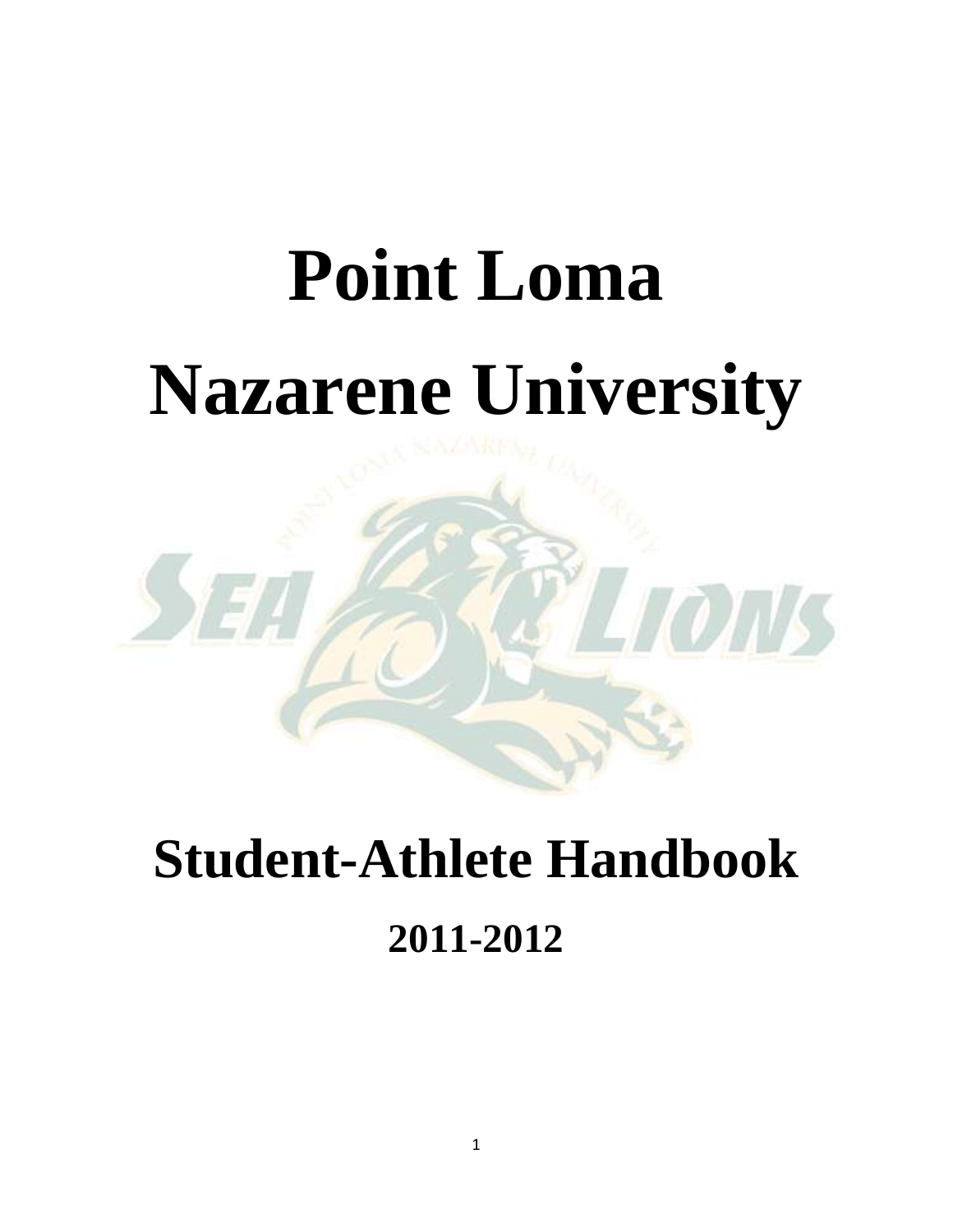# **2011-12 Point Loma Nazarene University Student-Athlete Handbook**

# **Table of Contents**

| <b>Welcome from President</b>                              | 5              |
|------------------------------------------------------------|----------------|
| <b>Welcome from Director of Athletics</b>                  | 6              |
| <b>Athletics Organization and Administration</b>           | 7              |
| University Mission Statement and Vision Statement          | 7              |
| Department of Athletics Mission Statement                  | $\overline{7}$ |
| <b>NCAA Division II Philosophy Statement</b>               | 8              |
| Athletic Department Organization Chart                     | 10             |
| Department of Athletics Staff Directory                    | 11             |
| Conference Affiliations and Candidacy for NCAA Division II | 12             |
| University as a GSAC Member                                | 12             |
| <b>GSAC Sportsmanship Code</b>                             | 13             |
| <b>Intercollegiate Athletics Committee</b>                 | 14             |
| <b>Compliance Committee</b>                                | 15             |
| Faculty Athletics Representative (FAR)                     | 16             |
| <b>Student-Athlete Advisory Committee (SAAC)</b>           | 16             |
| Community Engagement/Outreach                              | 17             |
| <b>Sportsmanship and Ethical Conduct</b>                   | 17             |
| <b>Student-Athlete Code of Conduct</b>                     | 17             |
| <b>NCAA Ethical Conduct Statement</b>                      | 17             |
| Student-Athlete/Coach Conflict                             | 18             |
| <b>Sexual Harassment/Sexual Assault</b>                    | 18             |
| <b>Alcohol and Drug Policy</b>                             | 19             |
| <b>Hazing Policy</b>                                       | 21             |
| <b>Social Network Policy</b>                               | 22             |
| <b>Amateurism</b>                                          | 23             |
| Maintaining Amateur Status and Eligibility                 | 23             |
| <b>Outside Competition</b>                                 | 23             |
| Gambling and Sports Wagering                               | 23             |
| <b>Academics</b>                                           | 24             |
| <b>University Honor Code</b>                               | 24             |
| Student-Athlete Academic Responsibilities                  | 25             |
| Academic Standing Policy: Probation & Suspension           | 25             |
| Ten Semester Rule                                          | 26             |
| <b>Academic Eligibility Requirements</b>                   | 26             |
| -Full-Time Enrollment                                      | 26             |
| -Dropping/Withdrawing Classes                              | 26             |
| -Progress towards Degree                                   | 27             |
| Declaring a Major                                          | 28             |
| Seasons of Competition                                     | 29             |
| <b>Transfer Students (Incoming)</b>                        | 29             |
| <b>Transfer Policies (Outgoing)</b>                        | 30             |
| <b>Transfer Denials and Appeals</b>                        | 30             |
| Off-Campus Summer Course Prior Approval                    | 30             |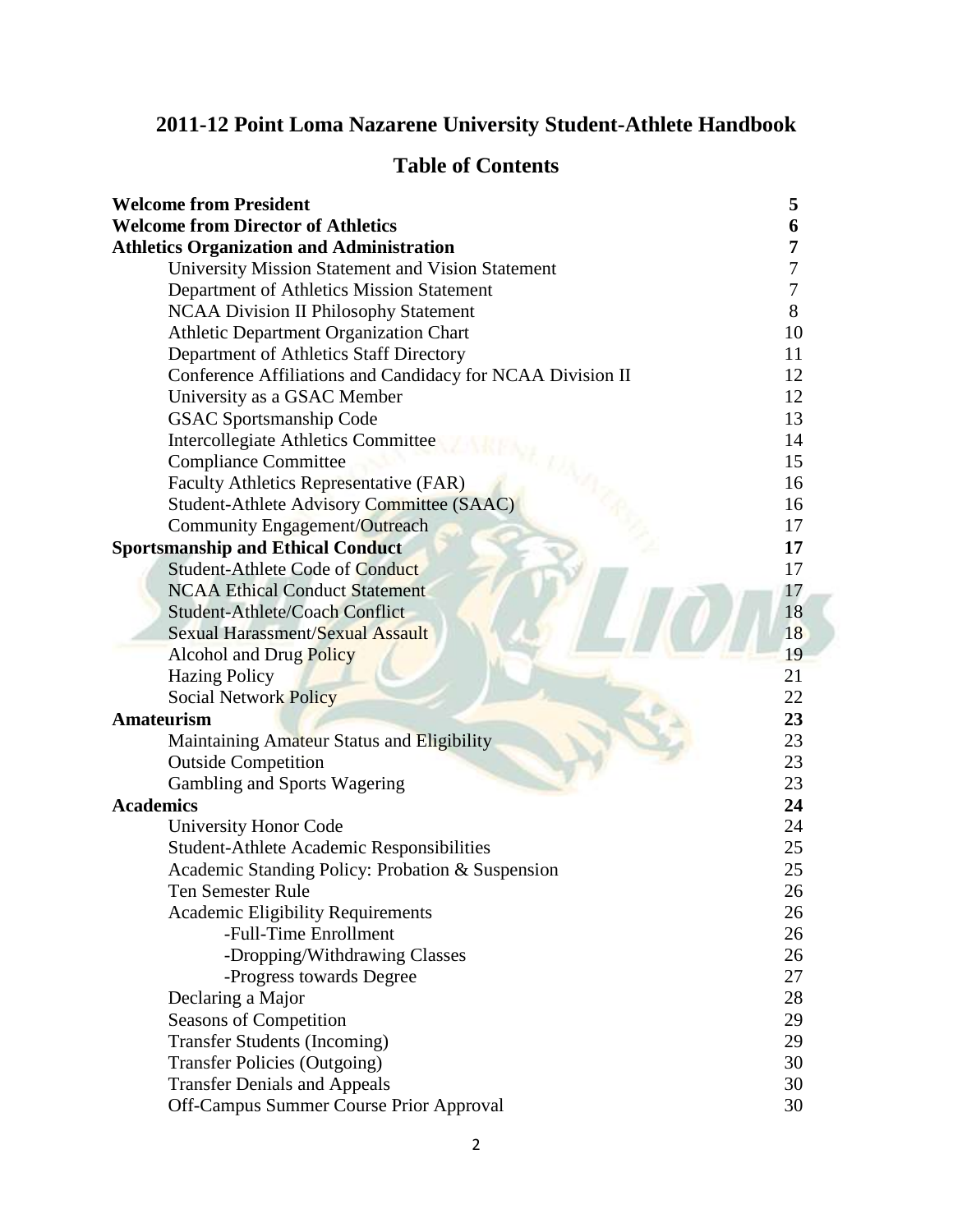| <b>Missed Class Time Policy</b>                                              | 31 |
|------------------------------------------------------------------------------|----|
| Academic Grievance Procedures and Grade Disputes                             | 31 |
| <b>Academic Calendars</b>                                                    | 32 |
| Academic Advising and Resources                                              | 33 |
| <b>Financial Aid</b>                                                         | 34 |
| Athletic Aid/Scholarships                                                    | 34 |
| <b>Additional Financial Assistance</b>                                       | 34 |
| <b>Outside Aid Reporting Requirements</b>                                    | 34 |
| Cancellation, Renewal, Non-renewal of Scholarships                           | 35 |
| <b>Financial Aid Appeals Process</b>                                         | 35 |
| <b>Student-Athlete Employment</b>                                            | 37 |
| <b>Playing and Practice</b>                                                  | 37 |
| Practice & Competition Limitations/Countable Athletically-Related Activities | 37 |
| Required Day Off During Playing Season                                       | 38 |
| <b>Practice Policies</b>                                                     | 38 |
| <b>Game Policies</b>                                                         | 38 |
| <b>Travel Policies</b>                                                       | 39 |
| <b>Facilities and Equipment</b>                                              | 40 |
| Facilities                                                                   | 40 |
| <b>Equipment and Uniform Policies and Procedures</b>                         | 40 |
| <b>Health, Wellness, and Services</b>                                        | 41 |
| <b>PLNU Sports Medicine</b>                                                  | 41 |
| <b>AT Clinic Policies</b>                                                    | 42 |
| <b>AT Clinic Rules</b>                                                       | 42 |
| Daily Coverage of Sports                                                     | 43 |
| <b>Clinic Duties</b>                                                         | 43 |
| <b>Orthopedic Clinics</b>                                                    | 43 |
| Confidentiality                                                              | 43 |
| <b>Medical Referral Policy</b>                                               | 44 |
| <b>Massage Policy</b>                                                        | 44 |
| Athletic Insurance Coverage                                                  | 44 |
| Medications                                                                  | 45 |
| <b>Medical Clearance Policy</b>                                              | 46 |
| <b>Concussion Policy</b>                                                     | 47 |
| <b>Emergency Action Plan</b>                                                 | 50 |
| <b>Tobacco Policy</b>                                                        | 51 |
| Medical Hardship Waiver                                                      | 51 |
| <b>Drug Testing</b>                                                          | 52 |
| <b>NCAA Drug Testing</b>                                                     | 52 |
| <b>Banned Substances</b>                                                     | 53 |
| <b>Testing Procedures</b>                                                    | 53 |
| Appeals                                                                      | 53 |
| Counseling & Therapy Services for Students                                   | 54 |
| Student Health & Safety Referral                                             | 54 |
| Office of Strengths and Vocation                                             | 56 |
| <b>Multicultural Affairs Center</b>                                          | 56 |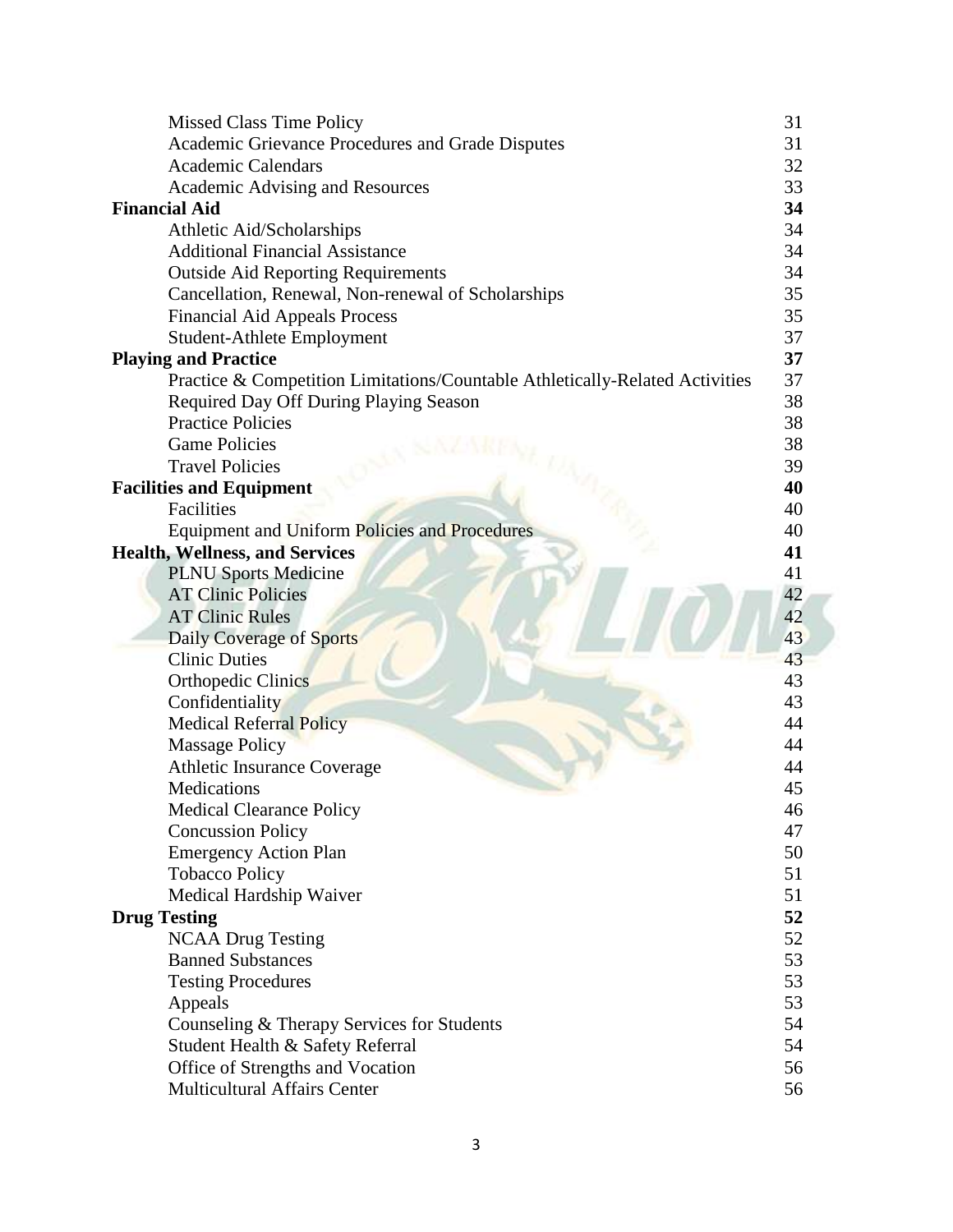| <b>Benefits, Awards &amp; Recognition</b>        | 57 |
|--------------------------------------------------|----|
| <b>Complimentary Admissions</b>                  | 57 |
| <b>Extra Benefits</b>                            | 57 |
| <b>Occasional Meals</b>                          | 58 |
| Serving as a Student Host                        | 58 |
| <b>Media Relations</b>                           | 59 |
| Tips for Interviews with the Media               | 59 |
| <b>Program Evaluation</b>                        | 59 |
| <b>Student-Athlete Exit Interviews</b>           | 59 |
| <b>Student Athlete Affirmation and Signature</b> |    |

**\*Not all sections included in Student Development version of the Annual Report**

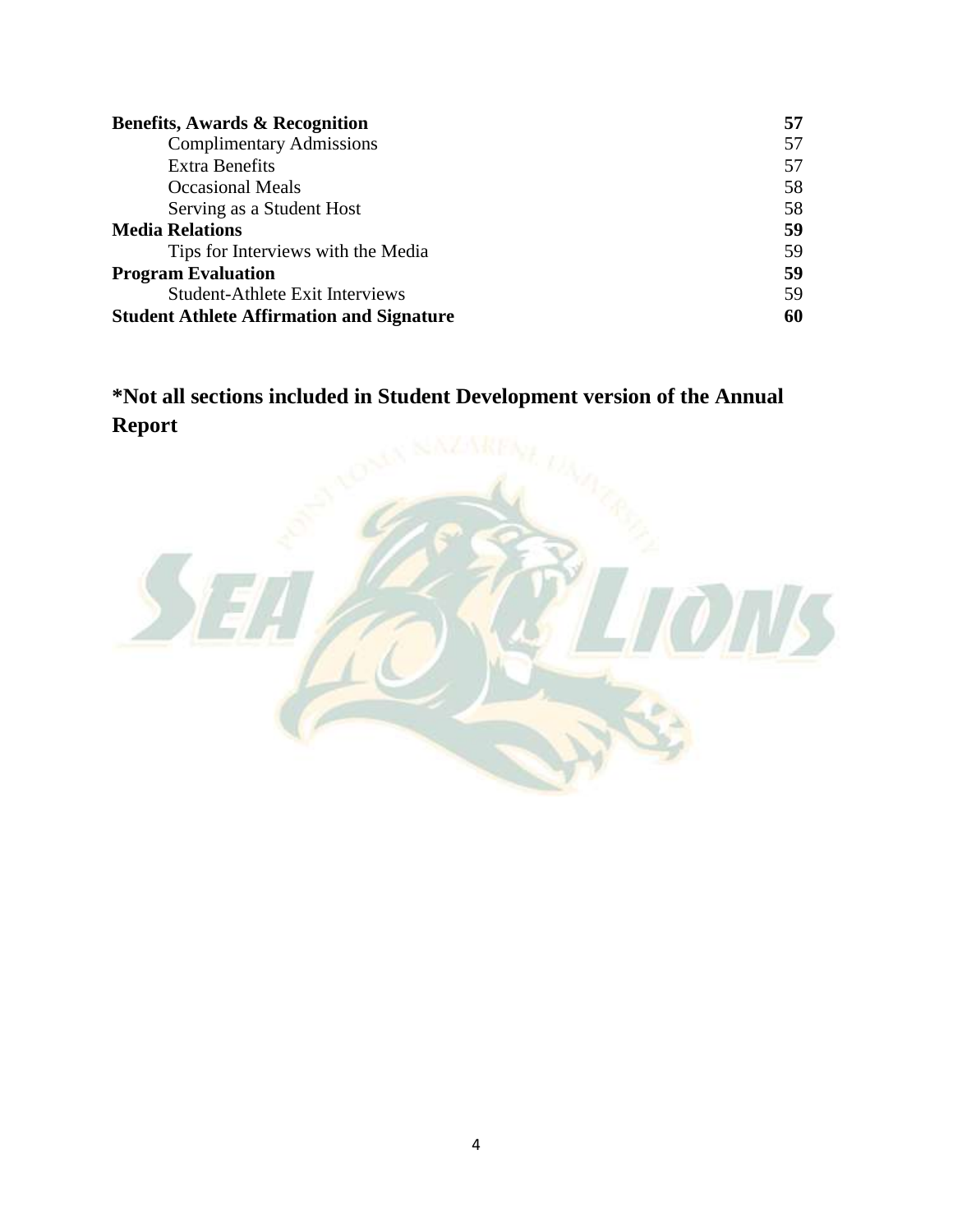# **Athletics Organization and Administration**

# **Point Loma Nazarene University Mission Statement**

Point Loma Nazarene University exists to provide higher education in a vital Christian community where minds are engaged and challenged, character is modeled and formed, and service becomes an expression of faith. Being of Wesleyan heritage, we aspire to be a learning community where grace is foundational, truth is pursued, and holiness is a way of life.

# **Point Loma Nazarene University Vision Statement**

Point Loma Nazarene University will be a nationally prominent Christian university and a leading Wesleyan voice in higher education and the church – known for excellence in academic preparation, wholeness in personal development, and faithfulness to mission.

# **Core Values**

- Excellence in teaching and learning
- An intentionally Christian community
- Faithfulness to our Nazarene heritage and a Wesleyan theological perspective
- The development of students as whole persons
- A global perspective and experience
- Ethnic and cultural diversity
- The stewardship of resources
- Service as an expression of faith

# **PLNU Athletics Statement of Philosophy**

The overarching goal of PLNU athletics is to be an integral part of the total program of PLNU's mission "to provide higher education in a vital Christian community where minds are engaged and challenged, character is modeled and formed, and service becomes an expression of faith." Under the departments of student development and athletics, Intercollegiate Athletics seeks to honor PLNU's core value of "the development of students as whole persons" in the lives of student-athletes.

**TOIT** 

The following principles and objectives guide the course of intercollegiate athletics at PLNU:

- 1. Student-athletes will develop the individual and team skills necessary to compete at the conference and regional levels. PLNU also welcomes the opportunity to compete nationally.
- 2. PLNU will clearly communicate its Christ-centered mission to all competitors and will affiliate with regional and national conferences that respect its mission and provide a reasonable level of competition.
- 3. PLNU maintains high academic standards for all students, including student-athletes. Scheduling of competition and travel will minimize academic disruption.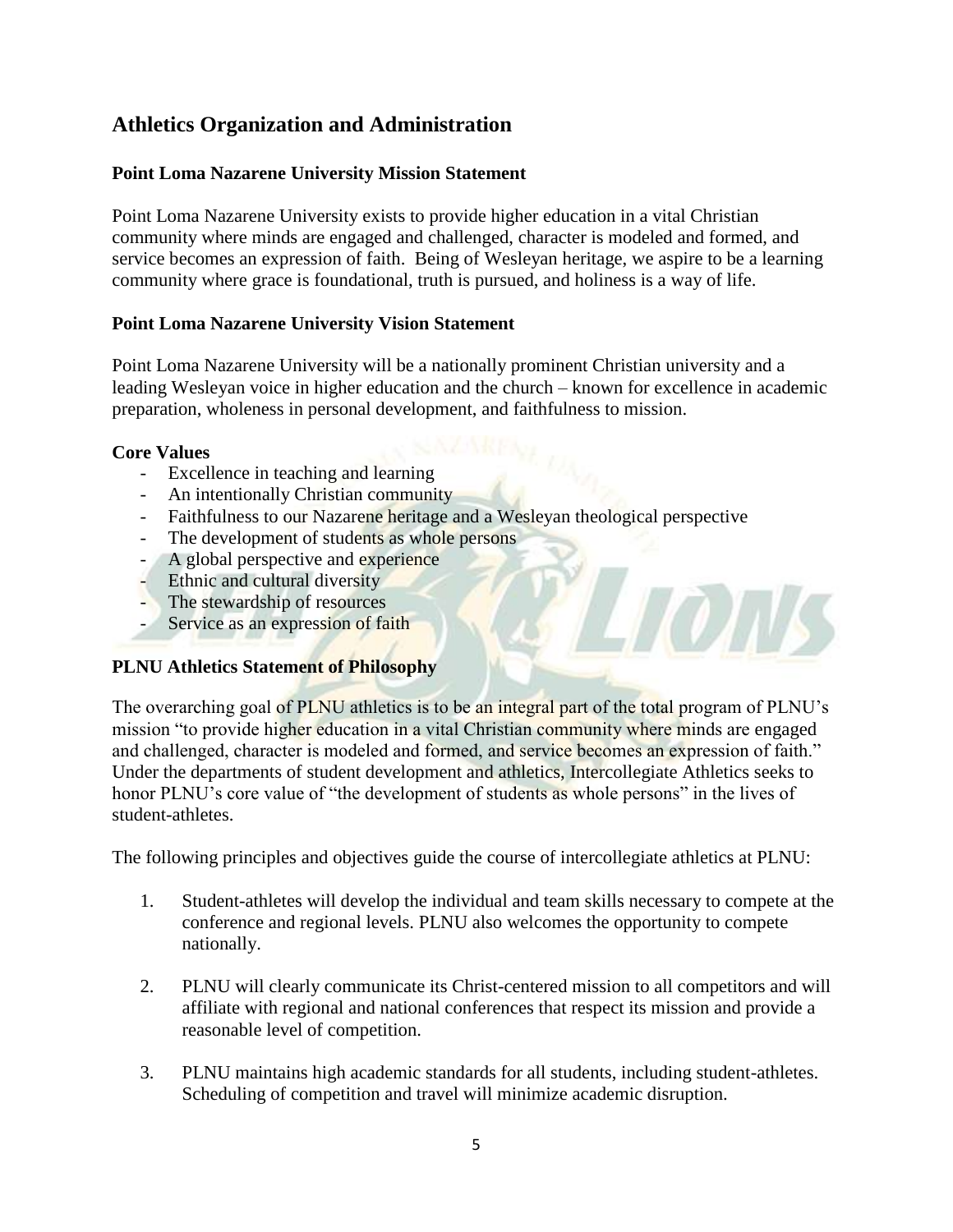- 4. PLNU's athletic teams and spectators will cultivate a competitive environment of good sportsmanship, reflecting fairness in competition, humility in victory, and dignity in defeat.
- 5. Intercollegiate Athletics will provide opportunities for fan engagement and the cultivation of school spirit.
- 6. The Athletics Department will align its fundraising and promotional efforts with the efforts of the offices of University Advancement and Admissions.
- 7. Consistent with the history of the Church of the Nazarene and her affirmation of leadership by both women and men, Intercollegiate Athletics offers competitive opportunities to both women and men and fully complies with federal regulations related to gender equity.
- 8. PLNU hires and develops coaches who are committed to Christ, possess university level coaching knowledge and skills, maintain a high standard of personal conduct, and are committed to the character development of their athletes.
- 9. PLNU recruits student-athletes who understand and support the university mission. Each student-athlete will pursue a course of study designed to culminate in graduation from the university.
- 10. Athletic Programs will be sponsored based on: adequate facilities in proximate distance of campus, adequate economic support, adequate student interest, adequate opportunities for competition within regional and national conference affiliation, and within the context of capped enrollment.

# **NCAA Division II Philosophy Statement**

As a member of the GSAC and *candidate for* NCAA Division II, Point Loma Nazarene University respects and supports the following NCAA Division II Philosophy Statement.

Members of Division II believe that a well-conducted intercollegiate program, based on sound educational principles and practices, is a proper part of the educational mission of a university and that the educational welfare of the participating student-athlete is of primary concern.

Members of Division II support the following principles in the belief that these obligations assist in defining the division and the possible differences between it and other divisions of the Association. This statement shall serve as a guide for the preparation of legislation by the division and for planning and implementation of programs by institutions and conferences. A member of Division II: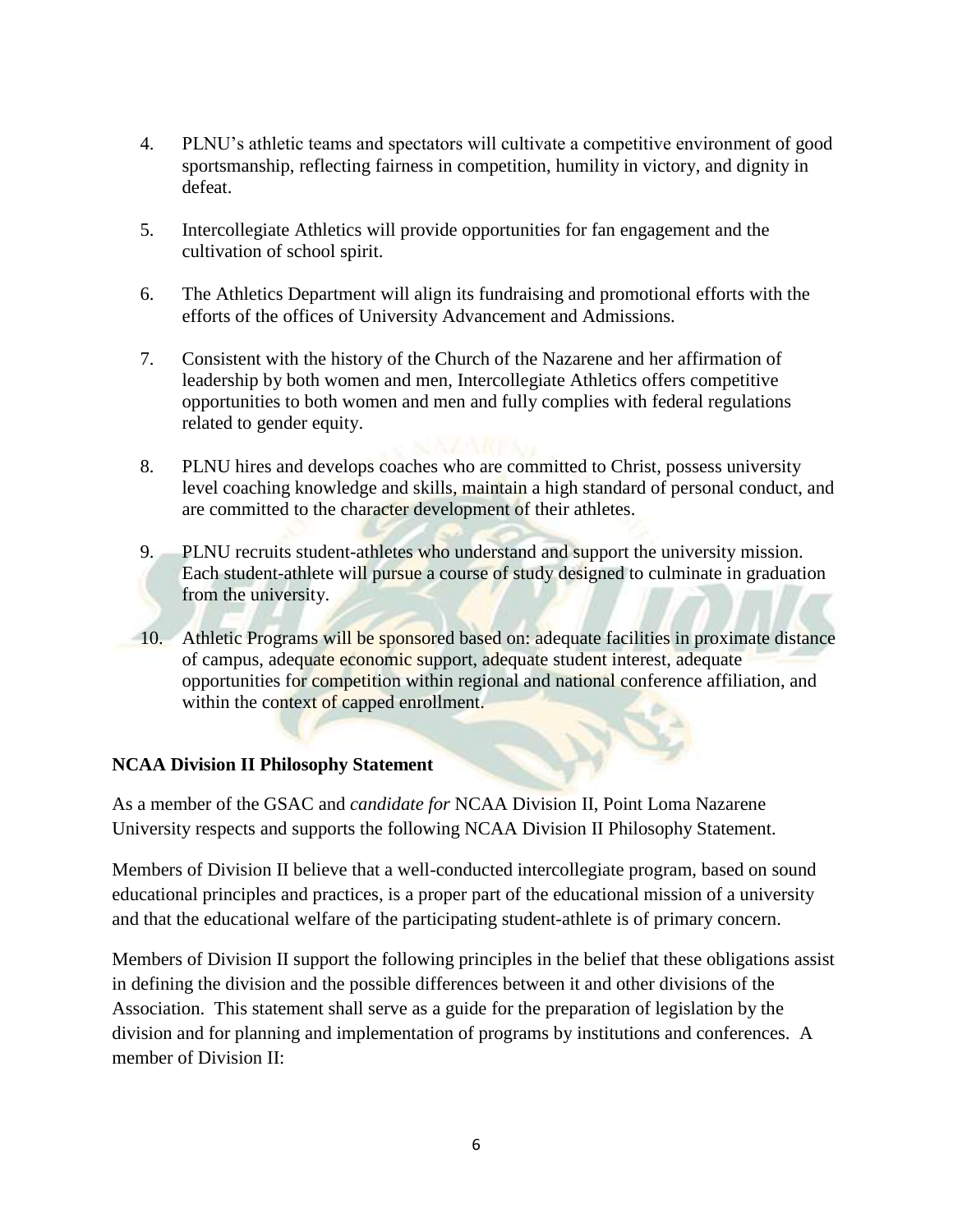Believes in promoting the academic success of its student-athletes, measured in part by an institutions student-athletes graduating at least at the same rate as the institutions student body;

Believes that participation in intercollegiate athletics benefits the educational experience of its student-athletes and the entire campus community;

Believes in offering opportunities for intercollegiate athletics participation consistent with the institution's mission and philosophy;

Believes in preparing student-athletes to be good citizens, leaders, and contributors in their communities;

Believes in striving for equitable participation and competitive excellence, encouraging sportsmanship and ethical conduct, enhancing diversity and developing positive social attitudes in all of its athletic endeavors;

Believes in scheduling the majority of its athletic competition with other members of the Division II, insofar as regional qualification, geographical location and traditional or conference scheduling patterns permit;

Recognizes the need to "balance" the role of the athletic program to serve both the institution and the general public;

Offers an opportunity for participation in intercollegiate athletics by awarding athletic aid to its student-athletes;

Believes that institutional control is a fundamental principle that supports the educational mission of a Division II institution and assumes presidential involvement and commitment. All funds supporting athletics must be controlled by the institution. The emphasis for an athletic department should be to operate with an institutionally approved budget and compliance with and self enforcement of NCAA regulations and expectation of the membership.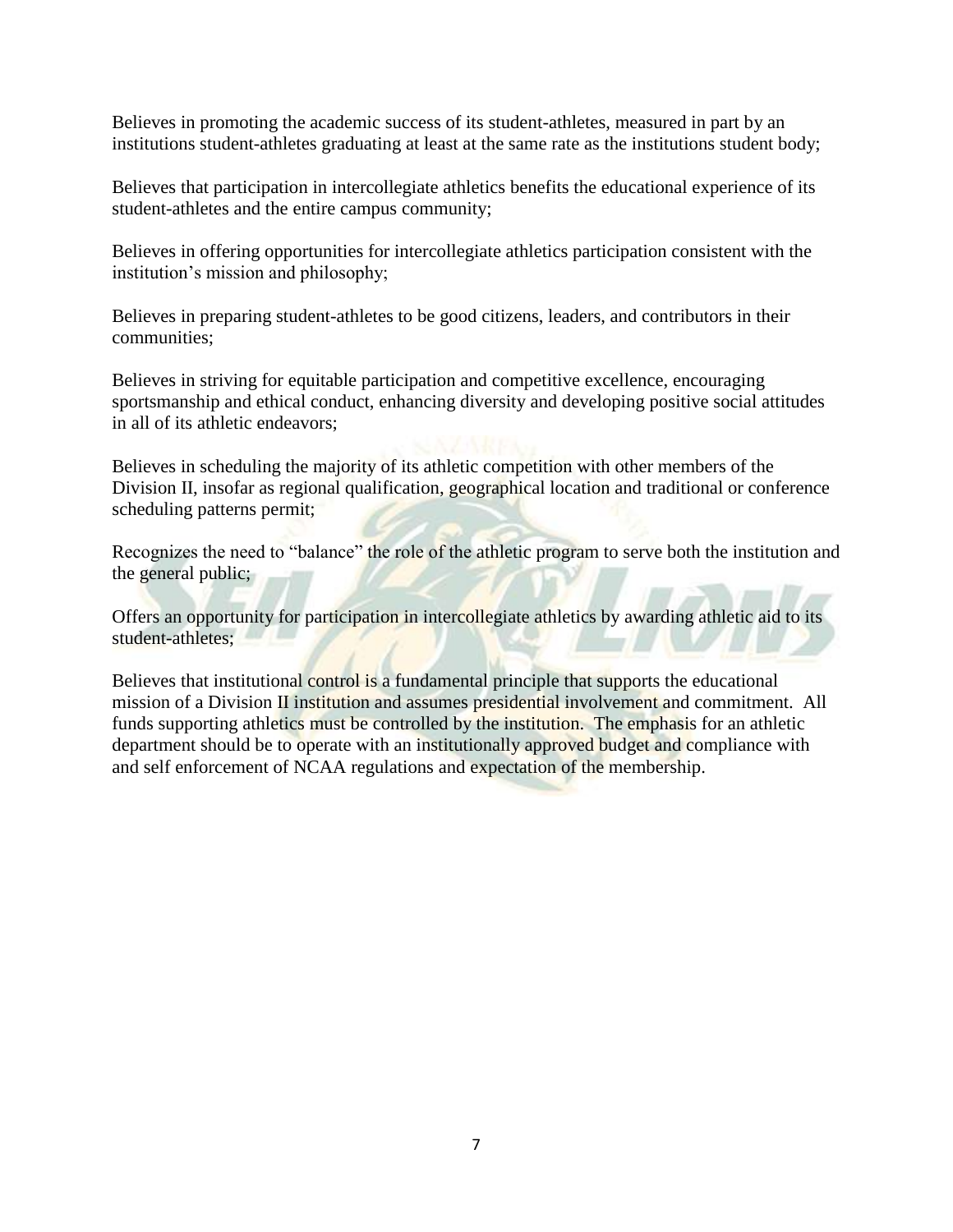# **Department of Athletics**



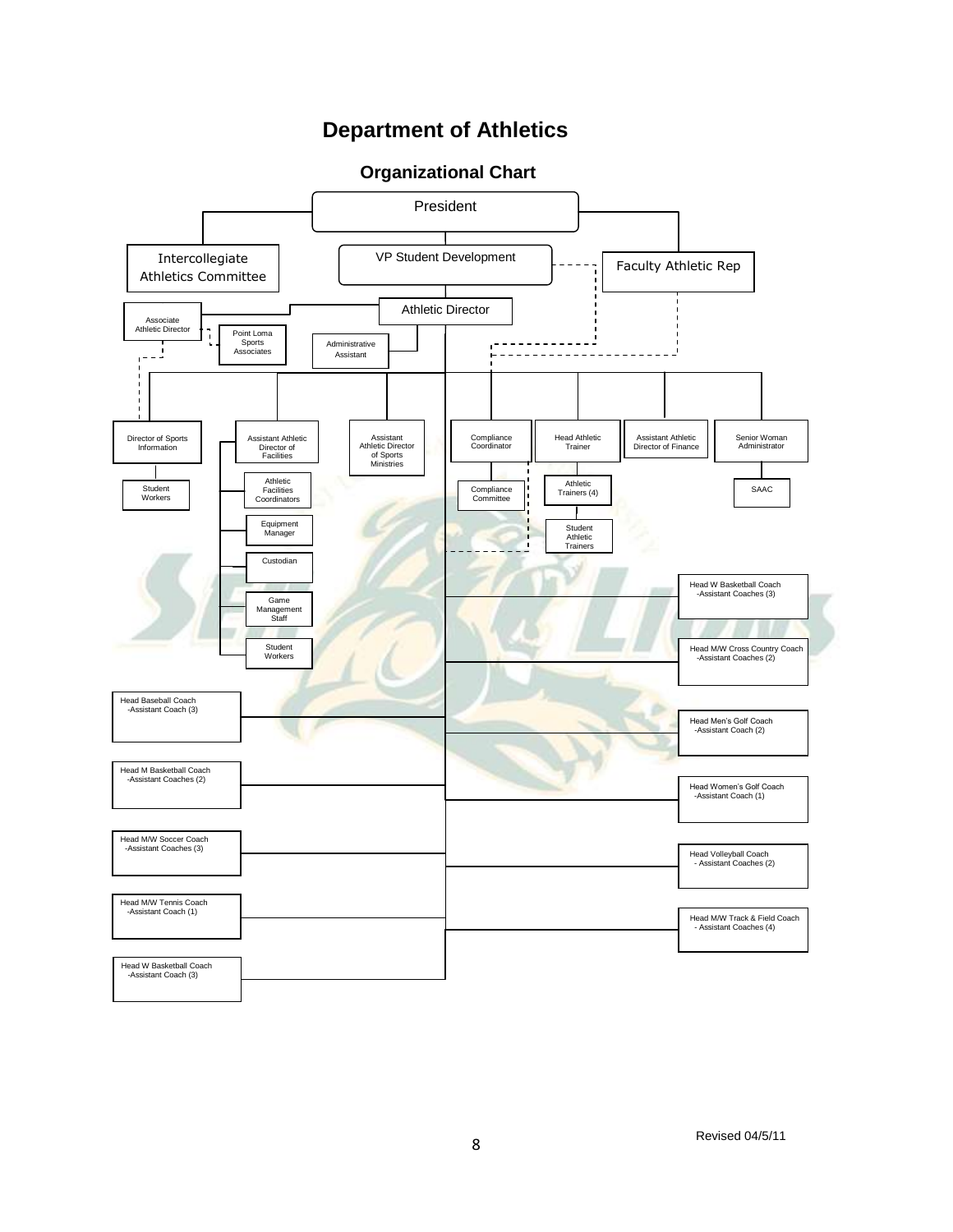#### **Staff Directory**

Vice President of Student Development Caye Smith 2313 [cayesmith@pointloma.edu](mailto:cayesmith@pointloma.edu) Faculty Athletic Representative Patsy Livingston 2375 patsylivingston @pointloma.edu Athletic Director Ethan Hamilton 2265 [ethanhamilton@pointloma.edu](mailto:ethanhamilton@pointloma.edu) Associate Athletic Director Russ Blunck 2944 [russblunck@pointloma.edu](mailto:russblunck@pointloma.edu) Senior Woman Administrator Sarah Gustin 2589 sarahgustin a pointloma.edu<br>
Assistant Athletic Director of Finance Trevor Bostelaar 2442 trevorbostelaar a pointloma.edu Assistant Athletic Director of Finance Trevor Bostelaar 2442 Assistant Athletic Director of Facilities Steven Riddle 2268 [steveriddle@pointloma.edu](mailto:steveriddle@pointloma.edu) Assistant Athletic Director of Ath Ministries Art Wilmore 2608 [artwilmore@pointloma.edu](mailto:artwilmore@pointloma.edu) Compliance Coordinator Jackie Armstrong 2307 [jackiearmstrong@pointloma.edu](mailto:jackiearmstrong@pointloma.edu) Director of Sports Information Jorge de la Torre 2441 [jorgedelatorre@pointloma.edu](mailto:jorgedelatorre@pointloma.edu) Athletics Administrative Assistant Dianne Rabello 2265 [diannerabello@pointloma.edu](mailto:diannerabello@pointloma.edu)<br>
Program Enhancement through Fundraising Carroll Land 2266 carrollland@pointloma.edu Program Enhancement through Fundraising Carroll Land 2266 Head Athletic Trainer Lindsy Donnelly 2914 lindsydonnelly @pointloma.edu Athletic Trainer Susan Ganz 2704 [susanganz@pointloma.edu](mailto:susanganz@pointloma.edu) Athletic Trainer Belinda Sanchez 2779 [belindasanchez@pointloma.edu](mailto:belindasanchez@pointloma.edu) Athletic Trainer **Jeff Sullivan 2629** jeffsullivan 2629 jeffsullivan **2629** pointloma.edu Athletic Trainer Nicole Crosby TBD pending start date

#### **Sports Offices**

Baseball Head Coach Joe Schaefer 2615 [joeschaefer@pointloma.edu](mailto:joeschaefer@pointloma.edu) Baseball Associate Head Coach Jack Northam 2765 [jacknortham@pointloma.edu](mailto:jacknortham@pointloma.edu) Baseball Pitching Coach John Gunther 2765 johngunther @pointloma.edu Baseball Assistant Coach Justin James 2765 justiniames@pointloma.edu<br>
Men's Basketball Head Coach Bill Carr 2911 billcarr@pointloma.edu Men's Basketball Head Coach Bill Carr 2911 [billcarr@pointloma.edu](mailto:billcarr@pointloma.edu) Men's Basketball Assistant Jordan Courneya 2764 [jordancourneya@pointloma.edu](mailto:jordancourneya@pointloma.edu) Women's Basketball Head Coach Bill Westphal 2694 billwestphal @pointloma.edu Women's Basketball Assistant Alan Nakamura 7194 alannakamura @pointloma.edu M/W Cross Country and Track and Field Jerry Arvin 2588 [jerryarvin@pointloma.edu](mailto:jerryarvin@pointloma.edu) M/W TF Assistant Coach Shane Peterson 7083 shanepeterson @pointloma.edu M/W TF Assistant Coach Alisa Ward 2557 [alisaboon@pointloma.edu](mailto:alisaboon@pointloma.edu) Men's Golf Head Coach Ben Foster 2283 [benfoster@pointloma.edu](mailto:benfoster@pointloma.edu) Men's Golf Assistant Coach Sam Mallicoat 2283 sammallicoat Opointloma.edu<br>
Men's Golf Assistant Coach Mike Herrick 2283 mikeherrick opointloma.edu Men's Golf Assistant Coach Mike Herrick 2283 mikeherrick @pointloma.edu Women's Golf Head Coach Jacqui McSorley 2927 [jacquimcsorley@pointloma.edu](mailto:jacquimcsorley@pointloma.edu) Women's Golf Assistant Coach Steve McSorley 2927 [stevemcsorley@pointloma.edu](mailto:stevemcsorley@pointloma.edu)<br>
M/W Soccer Head Coach Tim Hall 2001 1270 11 mhall@pointloma.edu M/W Soccer Head Coach Tim Hall 7270 M/W Soccer Assistant Coach Tony Mercuriali 7270 [amercuriali100@pointloma.edu](mailto:amercuriali100@pointloma.edu) M/W Soccer Assistant Coach Alisa Ward 2557 [alisaboon@pointloma.edu](mailto:alisaboon@pointloma.edu) M/W Soccer Goalkeeper Coach Martin Johnson 7270 [ukiscmartinjohnson@yahoo.com](mailto:ukiscmartinjohnson@yahoo.com) M/W Tennis Head Coach Rich Hills 2206 richnills appointloma.edu M/W Tennis Associate Head Coach Art Wilmore 2608 [artwilmore@pointloma.edu](mailto:artwilmore@pointloma.edu) Volleyball Head Coach Sarah Gustin 2589 [sarahgustin@pointloma.edu](mailto:sarahgustin@pointloma.edu) Volleyball Assistant Coach Jon Scott 2975 <u>[jscott4@pointloma.edu](mailto:jscott4@pointloma.edu)</u><br>
Volleyball Assistant Coach Jackie Bernardin 2975 <u>jdbernardin@gmail.com</u> Volleyball Assistant Coach Jackie Bernardin 2975

#### **Administration Athletic Office Off-Campus (619) 849-Extension**

On-Campus Dial Extension Only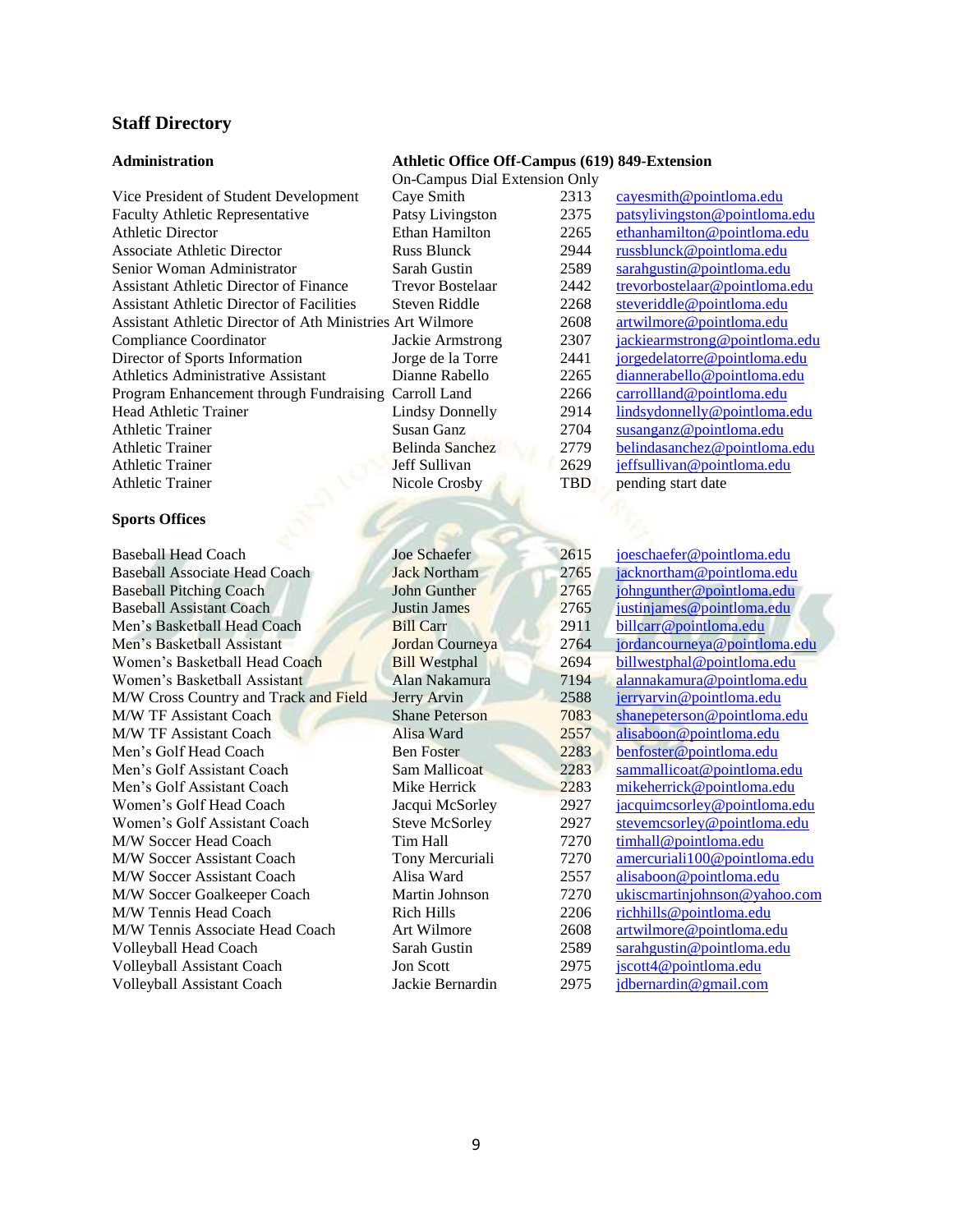# **Conference Affiliations**

PLNU will participate as a dual affiliated member of the NAIA and NCAA Division II in 2011- 2012. As a NAIA member we participate in the Golden State Athletic Conference. All students recognized awards will be given by the GSAC. PLNU can qualify to NAIA national tournaments in 2011-2012.

Point Loma Nazarene University anticipates acceptance for NCAA Division II Year One Candidacy in July, 2011. The NCAA process for PLNU is:

Year One Candidacy: July 1, 2011 – June 30, 2012 Year Two Candidacy: July 1, 2012 – June 30, 2013 Provisional: July 1, 2013 – June 30, 2014 Active Division II membership: July 1, 2014 – full NCAA membership

PLNU has been invited for membership to the Pac-West Conference and has applied for membership to the California Collegiate Athletic Association. (PacWest April 2011, CCAA April 2011)

**CONTRACTOR** 

 $-100$ 

# **Point Loma Nazarene University Compliance Committee**

The following people are members of the PLNU Compliance Committee:

| <b>Name</b>      | <b>Title</b>                  | <b>Responsibility</b>                       |
|------------------|-------------------------------|---------------------------------------------|
|                  |                               |                                             |
|                  |                               | Ensure academic integrity and maintains the |
|                  | <b>Faculty Athletic</b>       | appropriate balance between academics and   |
| Patsy Livingston | Representative                | intercollegiate athletics                   |
|                  |                               |                                             |
|                  | Director of                   |                                             |
|                  | Undergraduate                 |                                             |
| Eric Groves      | Admissions                    | Oversees all undergraduate admissions       |
|                  |                               |                                             |
| Kristie Camet    | <b>Assistant Registrar</b>    | Records Specialist                          |
|                  |                               |                                             |
| Pam Macias       | Director of Financial Aid     | Oversees Student Financial Aid              |
|                  |                               |                                             |
| Jackie Armstrong | Compliance Coordinator        | Oversees Compliance within Athletics        |
|                  |                               |                                             |
|                  |                               | Oversees the matriculation of student-      |
|                  |                               | athletes in the area of course requirements |
| Cheryl Gaughan   | Director of Records           | required for a degree                       |
|                  |                               |                                             |
|                  |                               | Oversees SAAC and Life Skills programs for  |
| Sarah Gustin     | <b>SR Woman Administrator</b> | athletics and assists compliance oversight  |
|                  |                               |                                             |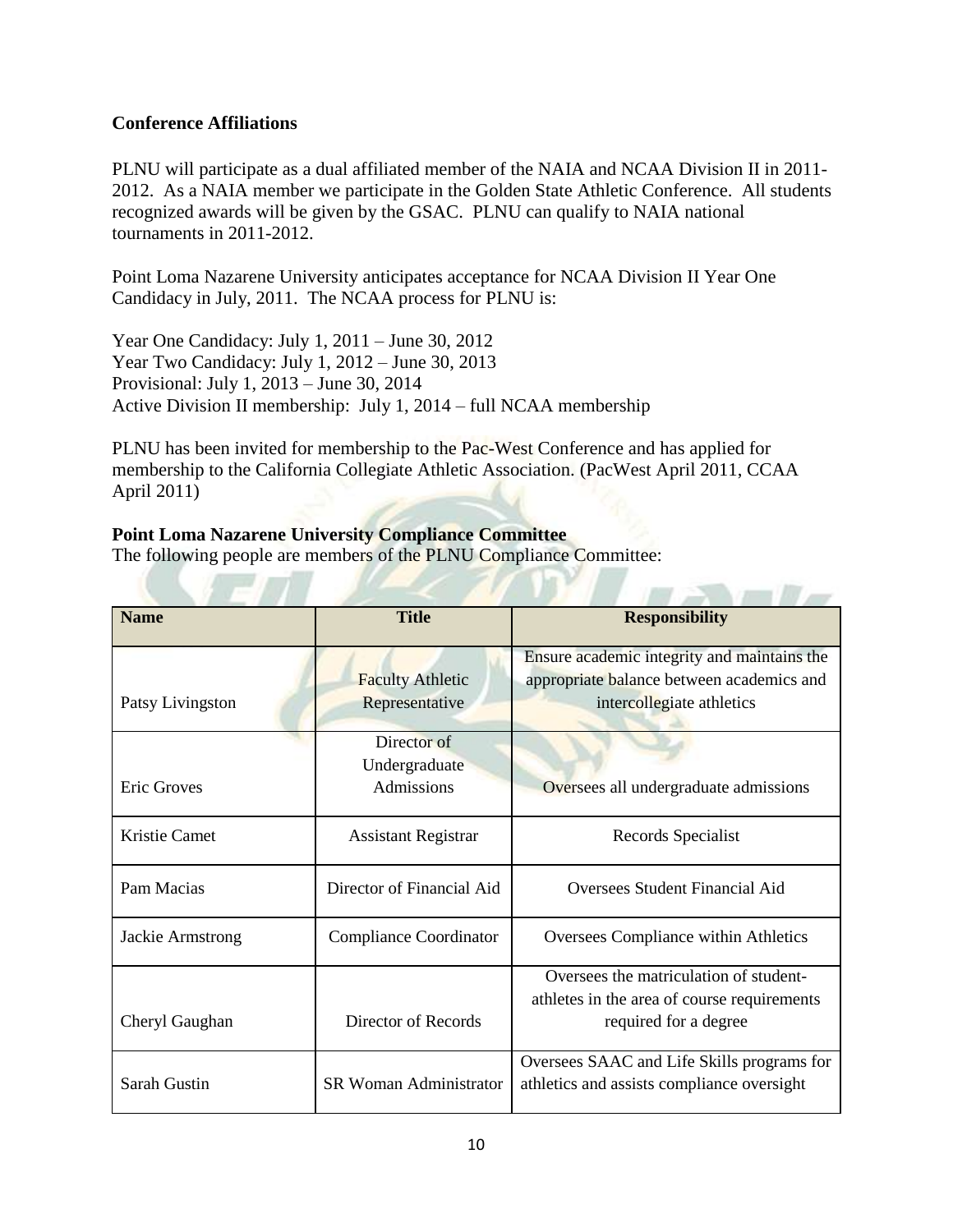# **Faculty Athletics Representative (FAR)**

The Faculty Athletics Representative (FAR) for PLNU is Patsy Livingston. The purpose of the FAR is to promote a balance between academics, athletics and the social lives of student-athletes and to be involved with the monitoring and maintenance of the personal welfare of the studentathletes. The FAR is available to help you should you encounter issues with financial aid, eligibility, waivers and appeals, health and student welfare. Ms. Livingston's contact information is [patsylivingston@pointloma.edu](mailto:patsylivingston@pointloma.edu) or 619-849-2375.

# **Student-Athlete Advisory Committee (SAAC)**

The mission of the NCAA Division II Student-Athlete Advisory Committee is to enhance the total student-athlete experience by promoting opportunity for all student-athletes; protecting student-athlete welfare; and fostering a positive student-athlete image.

The purpose of SAAC is:

- 1. To give the student-athletes the right to be heard in regards to determining the rules, regulations and policies that affect their involvement within the NCAA and on their campus.
- 2. To build effective lines of communications within the PLNU athletic program including varsity athletics, coaching staff, faculty, administration and the nearby community.
- 3. To take an active role in promoting and supporting PLNU athletics.
- 4. To develop a positive student-athlete image on campus and in the community through involvement in campus and community projects.

# **Community Engagement and Outreach**

Point Loma Nazarene University believes in the importance of community engagement and outreach for student-athletes. We will participate in athletics-wide events as well as have individual team projects to support this belief. All student-athletes and teams are expected to participate in these events and individual team events.

If you have an idea for a community engagement or outreach project you can communicate with your SAAC representative or contact Assistant Athletic Director Art Wilmore.

# **Student-Athlete/Coach Conflict**

PLNU Department of Athletics encourages all student-athlete/coach conflicts to be settled between the parties involved. However, if conflict continues after reasonable attempts for resolution then student-athletes may contact the Athletic Director, Ethan Hamilton, or our FAR Patsy Livingston, to seek further assistance.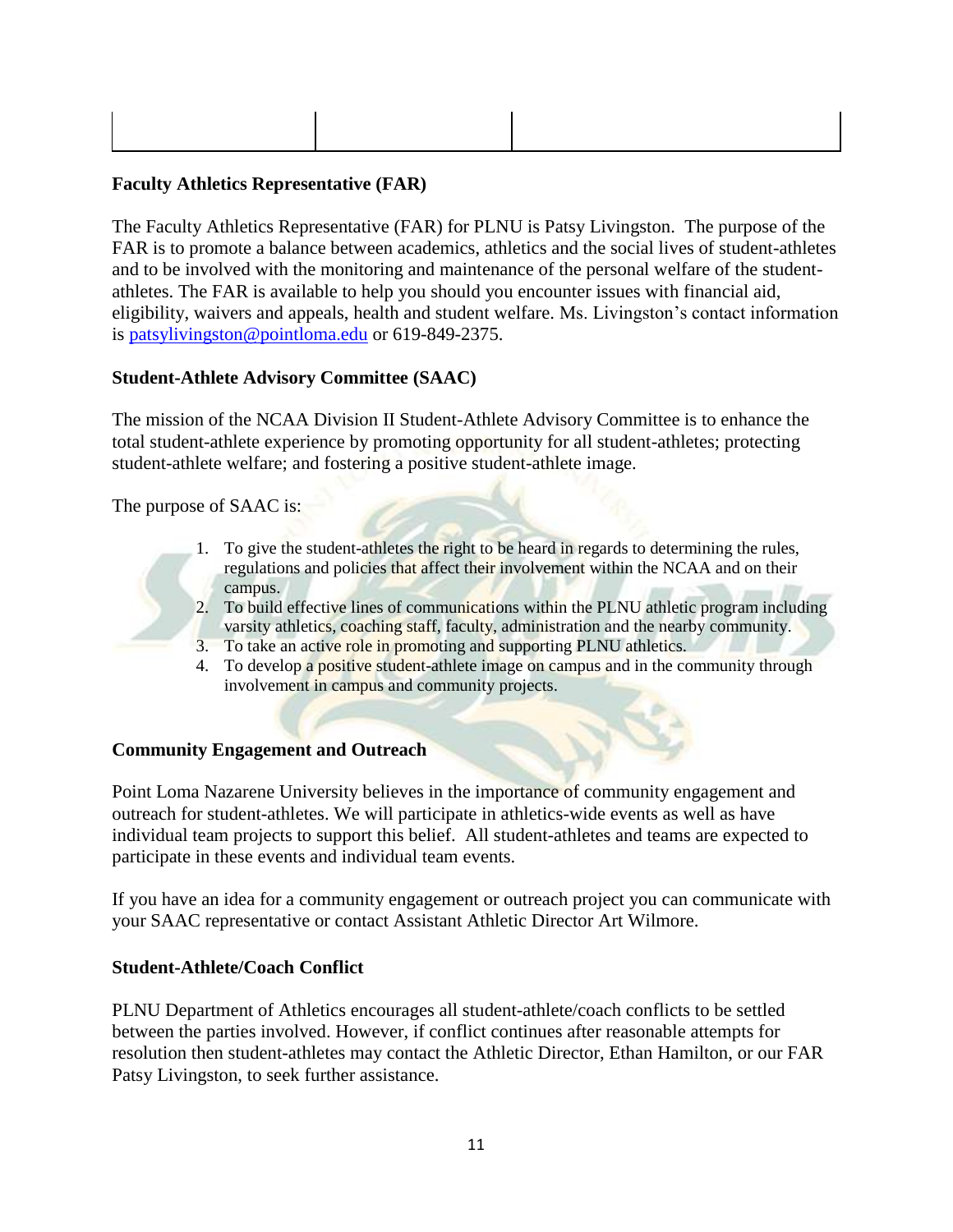#### **Sexual Harassment/Sexual Assault**

The University is committed to maintaining an environment that is free from sexual harassment. In keeping with this commitment, we do not tolerate sexual harassment by anyone, including students, faculty, staff or vendors of the University. The Office of Civil Rights of the U.S. Department of Education defines sexual harassment under Title IX of the Education Amendments of 1972 as consisting of "verbal or physical conduct of a sexual nature, imposed on the basis of sex, by an employee or agent of a recipient that denies, limits, provides different, or conditions the provision of aid, benefits, services, or treatment protected under Title IX."

Sexual harassment consists of unwelcome sexual advances, requests for sexual favors, and other verbal, physical, or visual conduct based on sex when: (1) submission to such conduct is made either explicitly or implicitly as a term or condition of an individual's employment or education; (2) submission to or rejection of such conduct by an individual is used as the basis for academic or employment decisions affecting the individual; or (3) such conduct has the purpose or effect of substantially interfering with an individual's academic or professional performance or creating an intimidating, hostile, or offensive employment or educational environment.

Sexual harassment encompasses any sexual attention that is unwanted and can take many forms, but most sexual harassment falls into three categories: verbal, visual, and physical.

Sexual harassment is especially serious when it threatens relationships between teacher and student, or a supervisor and subordinate. In such situations, sexual harassment exploits unfairly the power inherent in a faculty member's or supervisor's position. Through grades, wage increases, recommendations for graduate study, promotion, and the like, a teacher or supervisor can have a decisive influence on a student's, staff member's, or faculty member's career at the University and beyond. While sexual harassment most often takes place in situations involving a power differential between persons, PLNU also recognizes that sexual harassment may occur between persons of the same status within the University. PLNU will not tolerate behavior between or among members of the University community that creates an unacceptable work or educational environment.

Any student who feels that he or she has experienced or witnessed harassment should, when possible, inform the harasser that the conduct is unwelcome and must stop. If the student does not wish to confront the harasser, or, if confrontation has not been effective, then the following courses of action should be taken. If a student has experienced or witnessed sexual harassment in any University context, such as the following examples,

- -as an **employee** of the University
- -from a **student peer**
- -from a **faculty member**
- -from a **staff member**

-as a **student volunteer or intern at an off-campus site**

the student should report the incident to the University Sexual Harassment Officer. The PLNU Sexual Harassment Officer is the Vice President for Student Development, Dr. Caye Smith, available in office 303, third floor of Nicholson Commons, and at 619.849.2313.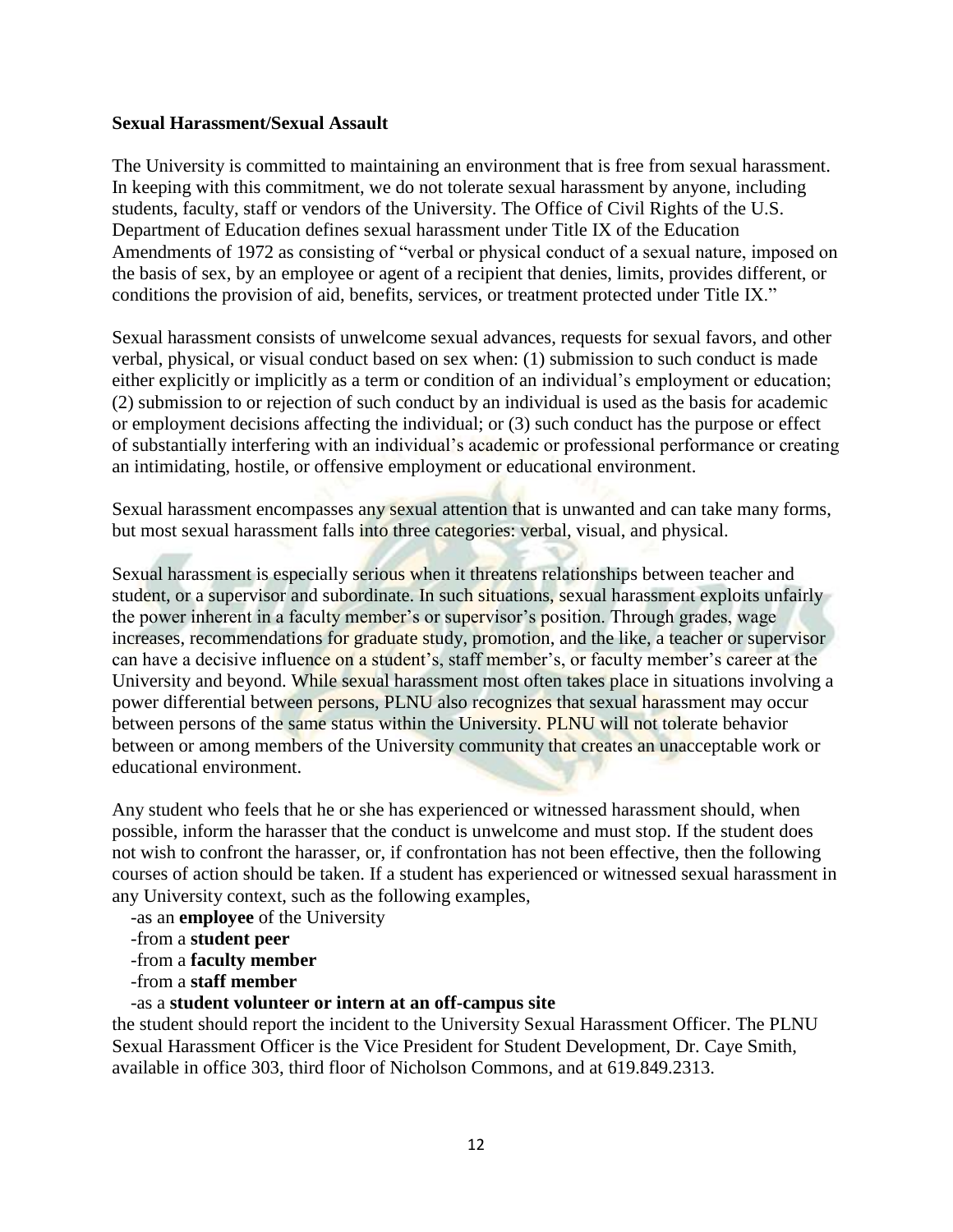The University will investigate all such complaints thoroughly, impartially, and promptly. The University will keep all complaints and the terms of their resolutions, as confidential as reasonably possible. If an investigation confirms that harassment has occurred, the University will take corrective action, up to and including expulsion or termination.

In the case of sexual assault, contact the [Office of Public Safety](http://www.pointloma.edu/experience/community/student-life/health-and-safety/public-safety) at 619-849-2525.

# **Alcohol and Drug Policy**

The PLNU Department of Athletics enforces the university alcohol and substance abuse policy. In addition, if a student-athlete is found guilty of alcohol use the following department response will occur:

First offense: Mandatory one-week suspension from practice and competition and accordance with university policy. Head coaches reserve the right for further disciplinary action

Second offense: Reduction/revocation of scholarship monies, a two-week suspension from practice and competition, accordance with university policy. Head coaches reserve the right for further disciplinary action.

Third offense: Expulsion from the team and PLNU.

The PLNU policy is as follows:

- The University requires that students abstain from the use or possession of illegal drugs
- The University requires that students abstain from the use or possession of alcoholic beverages
- The University requires that students abstain from the use or possession of smoking products and tobacco products

A student who uses or who is in possession of alcohol, smoking tobacco products, or illegal drugs or drug paraphernalia has breached his/her contract signed as a part of the joint student/university decision to be admitted to the University.

A student's refusal to test for alcohol or illegal drugs will be interpreted as an admission of guilt.

The substance policy applies during any session of the academic year that a student is enrolled or employed by the University.

# Prevention

Students are encouraged to avail themselves of drug and alcohol prevention resources. The university's Wellness Center, located on the first floor of Nicholson Commons, 619-849-2574, provides prevention, referral, and supportive resources to PLNU students. Additional prevention resources may be found at:<http://www.adp.ca.gov/default.asp.>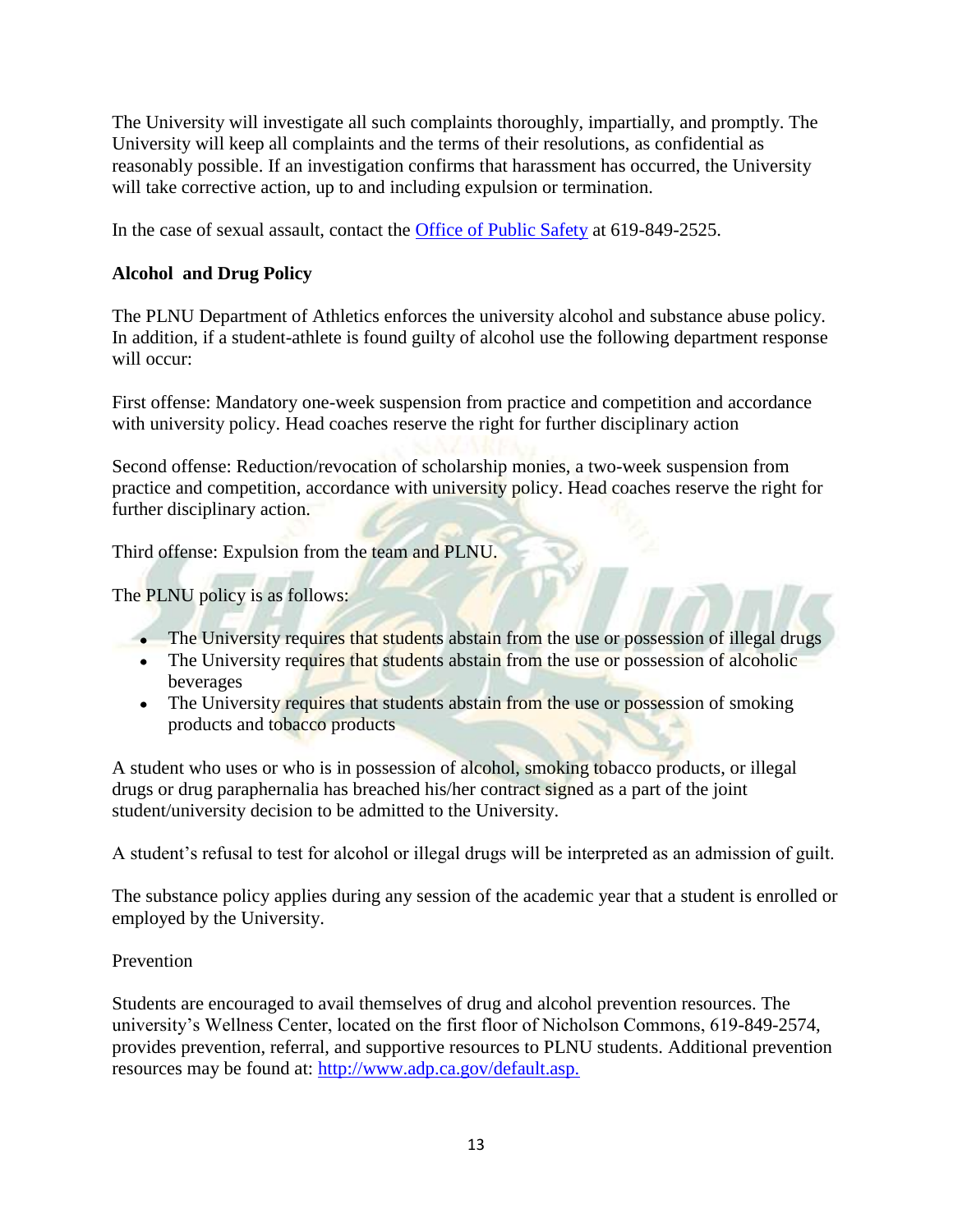Disciplinary Response

A first substance use violation will result in a growth plan to be determined by the respective Resident Director, subject to the approval of the Dean, and may include community service, a fine, written response, mentoring, notification of parents, and other growth responses.

A second substance use violation will result in a judicial hearing.

The student may choose between either:

- The Dean of Students, who reserves the right to invite advisors to the conduct meeting
- The Student Conduct Committee

The Dean of Students and the Judicial Council will create a growth plan that may include community service, a fine, written response, mentoring, notification of parents, and other growth responses.

A third substance use violation will result in the expulsion of a student from Point Loma Nazarene University.

While Point Loma Nazarene University reserves the right to expel a student for any substance abuse violation, the following circumstances are likely to result in immediate dismissal:

- Any profane, aggressive or abusive behavior by the student during a confrontation regarding potential substance use and/or possession.
- Students who provide alcohol or drugs to other students.
- Other extenuating circumstances including, but not limited to, selling or trafficking of alcohol or illegal drugs.

Note: Students choosing not to be tested for these substances will receive consequences for the offense in question.

The university reserves the right to refer drug or illegal behavior to appropriate civil authorities.

# Local, State, and Federal Sanctions

Some local, state and federal laws establish severe penalties for the unlawful possession or distribution of illicit drugs and alcohol. These sanctions, upon conviction, range from a fine and probation to lengthy imprisonment. The following websites provide more information regarding state and federal codes related to drugs and alcohol.

# **Hazing Policy**

Hazing is not allowed on campus, or within the University's clubs or groups. The Department of Athletics follows the university policy on hazing. Matt's Law prohibits hazing in California. It states: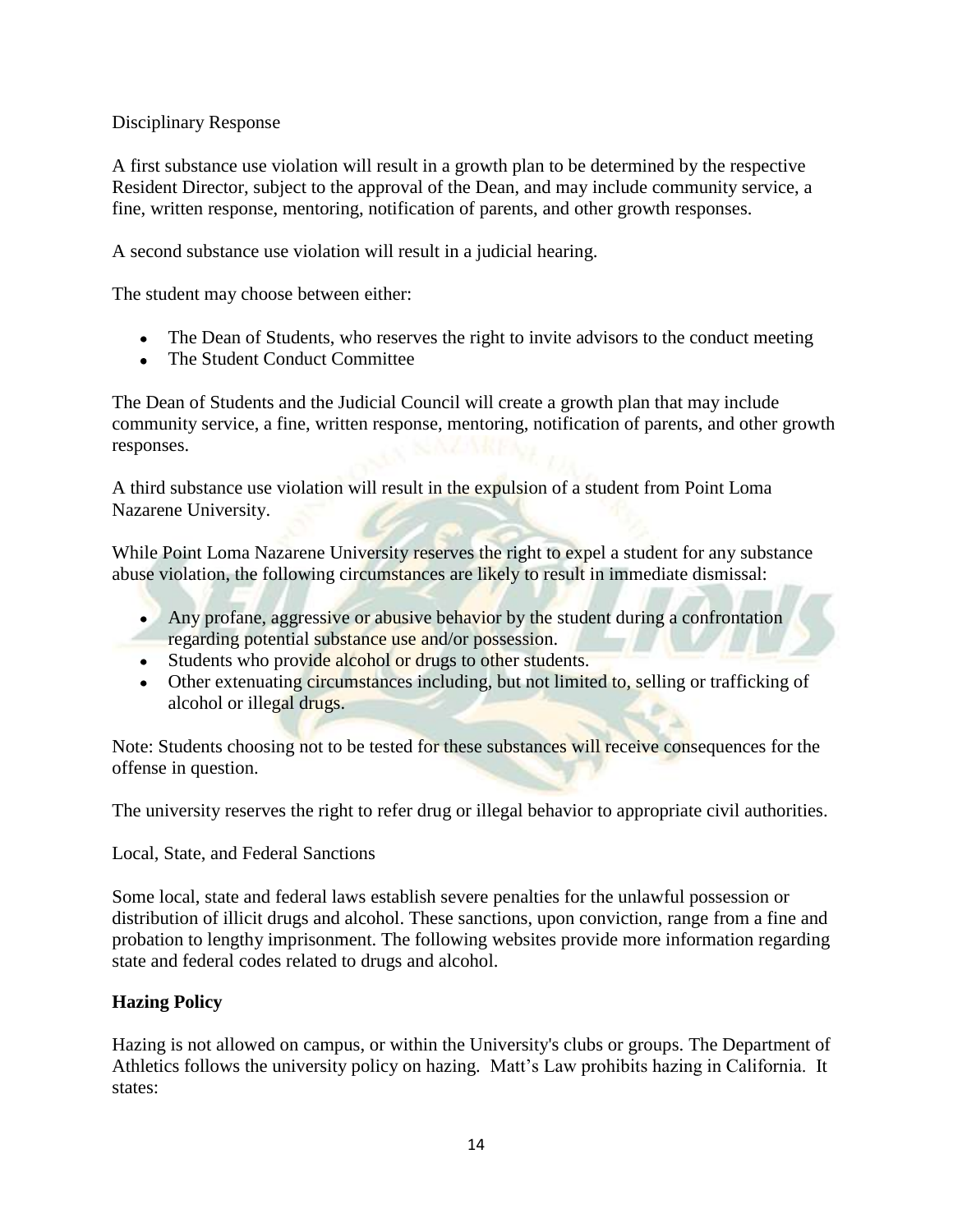- 1. "Hazing" is defined as any method of initiation or pre-initiation into a student organization or student body, whether or not the organization or body is officially recognized by an educational institution, which is likely to cause, serious bodily injury to any pupil or other person attending any school, community college, college, university, or other educational institution in California. The term "hazing" does not include customary athletic events or school-sanctioned events.
- 2. Hazing that does not result in serious bodily injury is a misdemeanor, punishable by a fine of not less than \$100 nor more than \$5,000; imprisonment in the county jail for not more than one year; or both.
- 3. Any person who personally engages in hazing that results in death or serious bodily injury is guilty of either a misdemeanor or a felony, and shall be punished by imprisonment in county jail not exceeding one year or by imprisonment in the state prison.
- 4. The person against whom the hazing is directed may commence a civil action for injury or damages. The action may be brought against any participants in the hazing or any organization to which the student is seeking membership whose agents, directors, trustees, managers, or officers authorized, requested, commanded, participated in, or ratified the hazing.
- 5. Prosecution under Matt's law does not prohibit prosecution under any other provision of law.
- 6. "Matt's Law" was established in memory of Matthew William Carrington who died on February 20, 2005 as a result of hazing.

Point Loma Nazarene University supports only those activities that are constructive, educational and inspirational, and that contribute to the intellectual and personal development of the students. The University unequivocally opposes any situation intended to produce mental or physical discomfort, embarrassment, harassment, or ridicule. The University interprets hazing as any act, whether physical, mental, emotional or psychological, that subjects another person, voluntarily or involuntarily, to anything that may abuse, mistreat, degrade, humiliate, harass, or intimidate an individual, or which may in any fashion compromise an individual's inherent dignity as a person. In addition, any requirements by a member or pledge which compels another member or pledge to participate in any activity that is against University policy, state or federal law, will be defined as hazing. It is the right of every student on this campus to be free from the humiliation and danger of hazing. Hazing by any individual or organization shall be viewed as incongruent with the mission and values of the University. Each organization is responsible for designing programs that recognize the moral, spiritual, and intellectual qualities of human rights. Clubs and organizations must review a detailed definition of hazing in the Office of Community Life. Compliance with this description is required. [http://www.insidehazing.com/matts\\_law.php](http://www.insidehazing.com/matts_law.php)

# **Social Network Policy**

As a student-athlete at Point Loma Nazarene University, you have a responsibility to represent Christ in all that you do. In addition, your words and actions are a reflection of PLNU, your team and your family.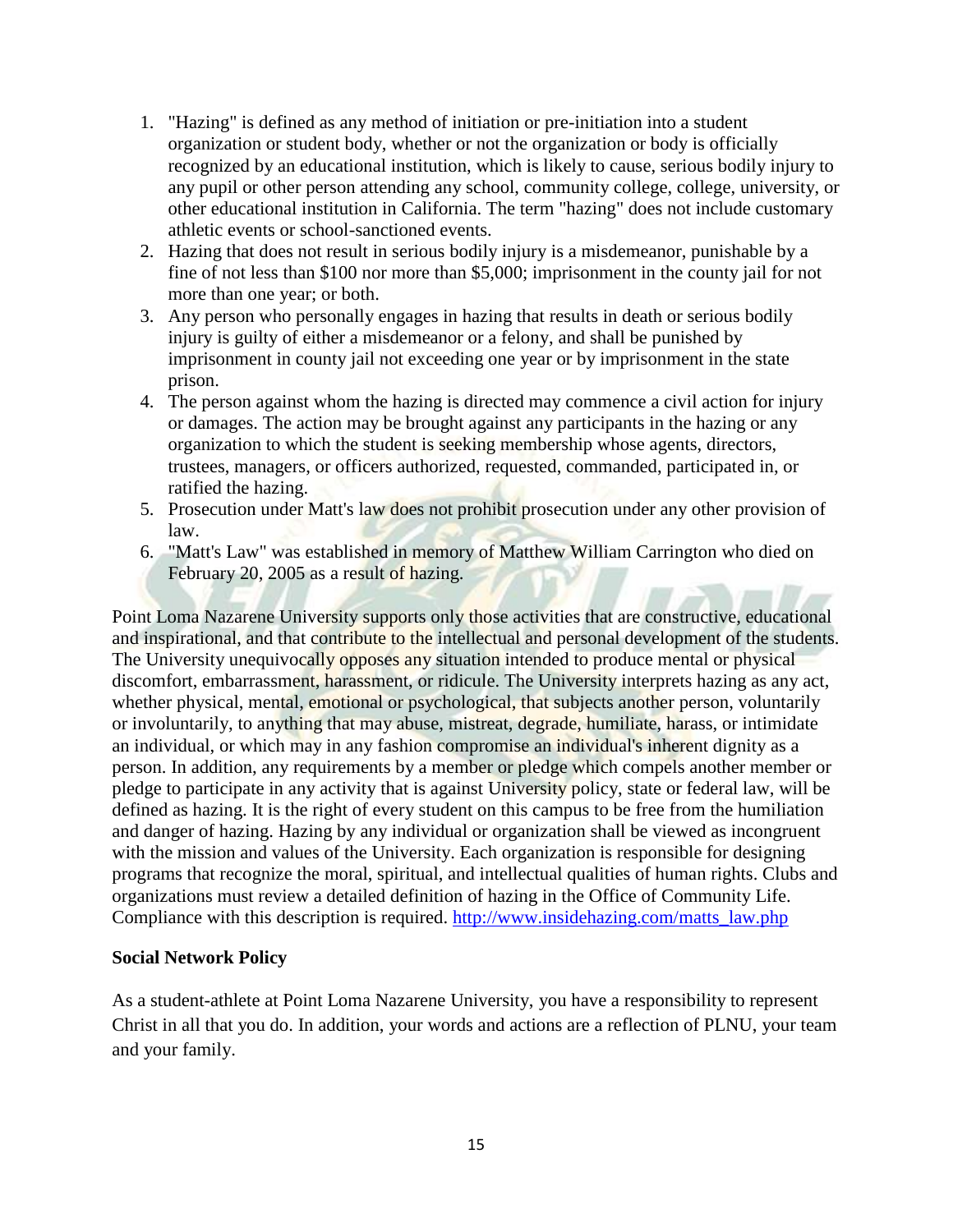This includes your participation in the world of social networking. PLNU supports your right to participate in online social networking sites (MySpace, Facebook, Twitter, etc.), and will not place any restrictions on the use of these sites by student-athletes.

However, you should be reminded that as a member of the PLNU intercollegiate athletic department, you are in the public eye. Please keep the following guidelines in mind as your participate on social networking web sites.

- Before participating in any online community, understand that anything posted online is available to anyone, anywhere, at any time. Any text or photo placed online is completely out of your control the moment it is placed online, even if you limit access to your site.
- For your safety, do not post home addresses, local addresses, phone numbers, birth date or other personal information. Also be aware of any items (including photos) that could embarrass you, your teammates or the university. This includes information, photos and items that may be posted by others on your page.
- Exercise caution as to what information you post on your web site regarding your whereabouts or plans. You could be opening yourself up to predators.
- Be aware of who you add as a friend to your site as many people are looking to take advantage of student-athletes, while others want to get close to student-athletes to give themselves a sense of membership with the team.
- Also remember that PLNU coaches and administrators can easily access these sites.
- Student-athletes can face discipline and even dismissal from their team for violation of the philosophies and mission of PLNU through inappropriate postings on web sites.

You should also be aware that potential employers and internship supervisors use these sites to screen candidates. Many graduate programs and scholarship committees look at online profiles to separate applicants.

Above all, just remember to use common sense when using social networking sites and be aware of your responsibilities to honor God, your teammates and PLNU in all that you do.

# **Academics**

# **University Honor Code**

The Point Loma Nazarene University community holds the highest standards of honesty and integrity in all aspects of university life. Academic honesty and integrity are strong values among faculty/staff and students alike. Any violation of the University's commitment is a serious affront to the very nature of PLNU's mission and purpose.

Academic dishonesty is the act of presenting information, ideas and/or concepts as one's own when in reality they are the results of another person's creativity and effort. Such acts include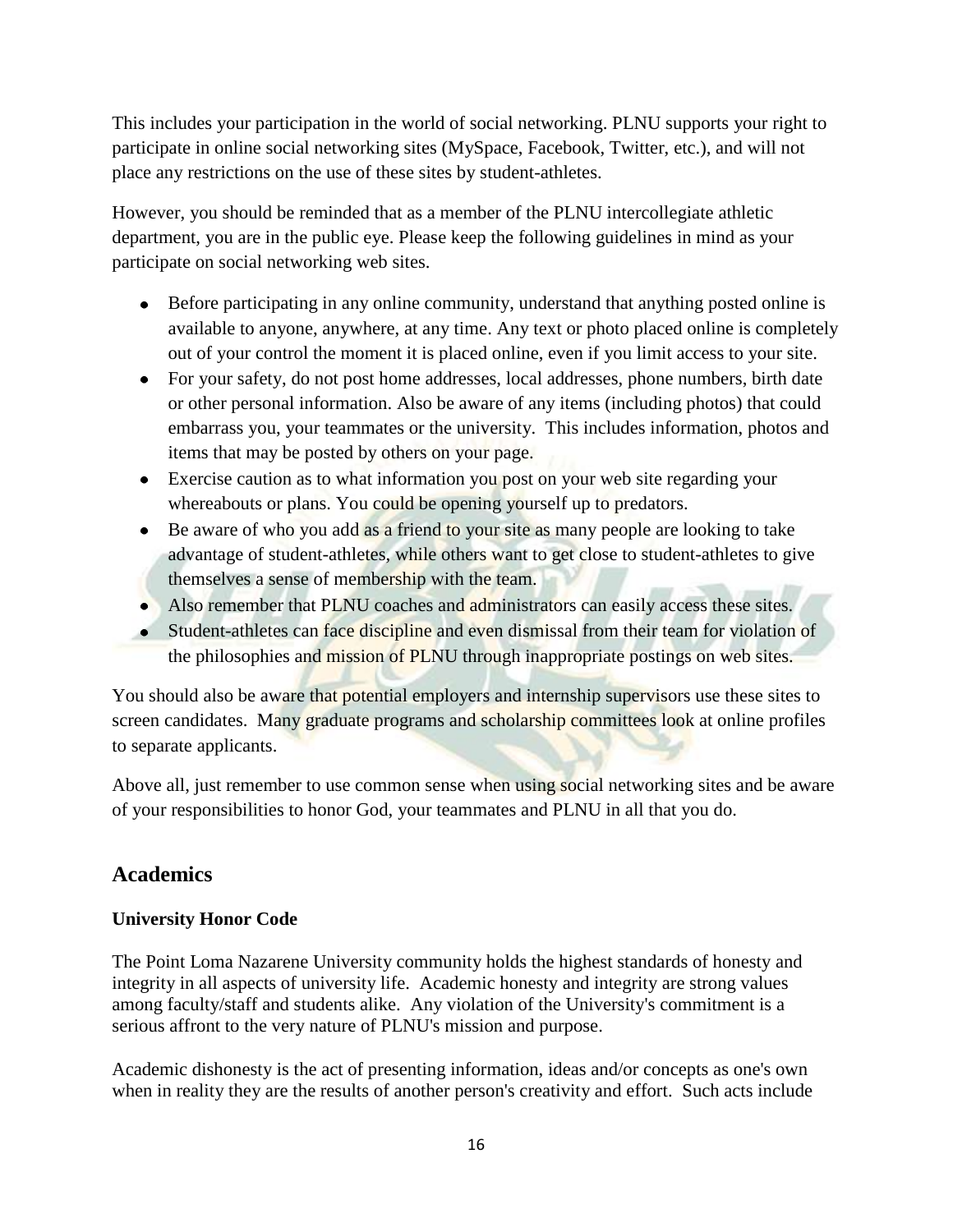plagiarism, copying of class assignments, and copying or other fraudulent behavior on examinations.

A faculty member who believes a situation involving academic dishonesty has been detected may assign a failing grade for that particular assignment or examination, and/or the course. The faculty member shall file with the appropriate dean and the department chair or school dean a written report of the incident and the action taken. After the examination of the event, the university official shall submit a report to the Provost and the Vice President for Student Development. If either of these administrators believes other disciplinary action should be taken, consultation between the faculty member and the administrators will determine the resulting discipline.

The student(s) involved in the academic dishonesty may appeal the action by talking first to the school dean or department chair, then, if necessary, to the college dean, and finally, to a committee of the following: A college dean of the student's choice, the Vice Provost for Academic Administration, the Provost, and the Vice President for Student Development. The appeal decision reached by this committee is final.

# **Declaring a major**

1. A student-athlete who changes his or her designated degree program may comply with the progress-toward-degree requirements if:

a) The change in programs is documented appropriately by the institution's academic authorities;

b) The credits earned before the change are acceptable toward a degree previously sought; and

c) The credits earned from the time of the change are acceptable toward the new desired degree; and

d) A student-athlete who has designated a specific degree program with an identified major may not use a course to fulfill the credit-hour requirement for meeting progress toward degree even if the course fulfills an elective component of the student-athlete's degree program, if the student ultimately must repeat the course to fulfill the requirements of the student's major. (bylaw 14.4.3.1.6)

2. Be in good academic standing according to the standards of the University:

a) All intercollegiate varsity teams are committed to following all eligibility rules as prescribed for NCAA events. The NCAA constitution states that to be eligible a studentathlete "must be in good academic standing" and "must maintain satisfactory progress toward a baccalaureate degree as prescribed by the regulations of the NCAA and the member institution." Satisfactory progress is interpreted to mean: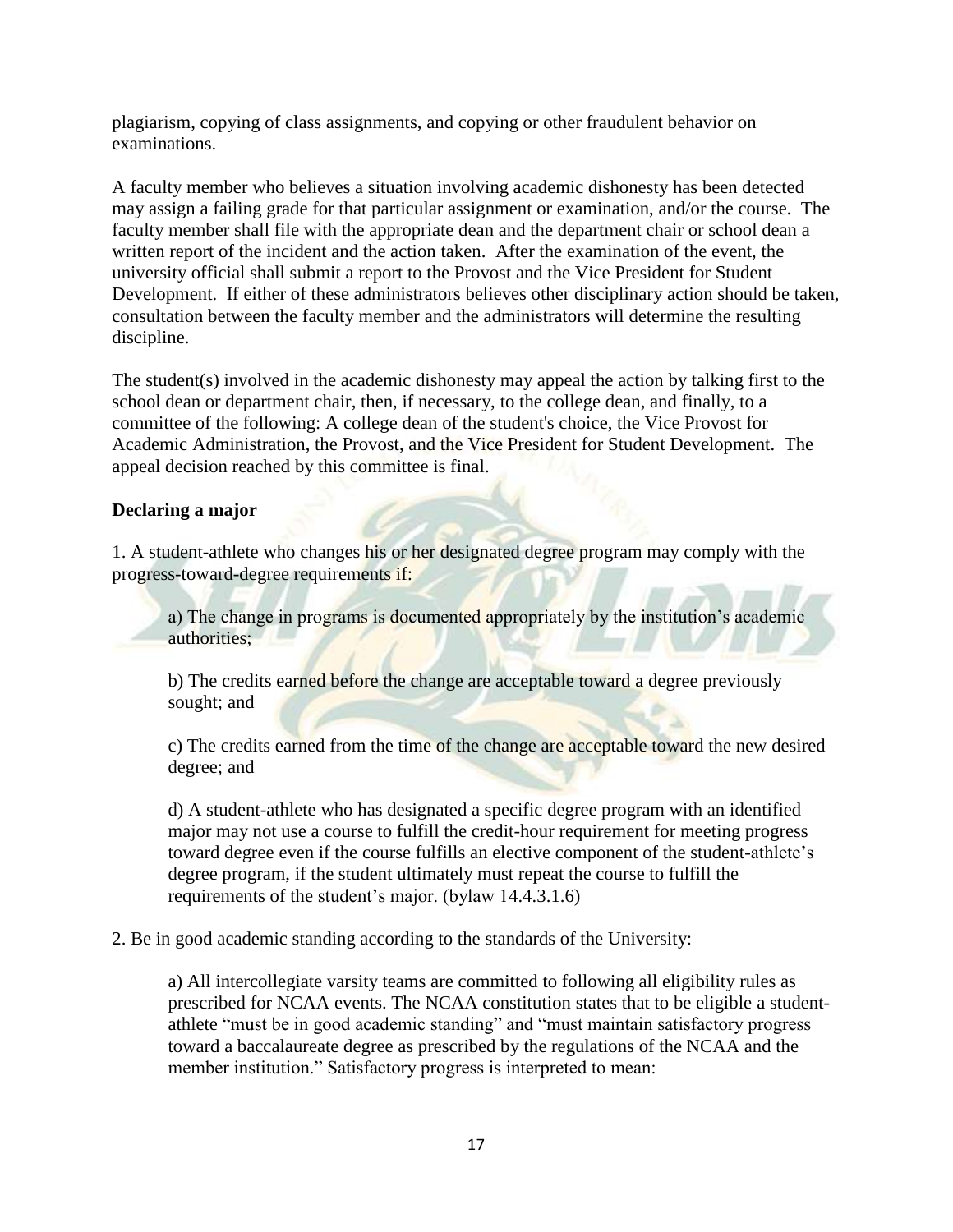- 1) That the student-athlete is enrolled for at least 12 hours in a degree program, and
- 2) The student-athlete must designate a specific program of studies (major) by the beginning of the fifth semester of collegiate enrollment, and
- 3) The student-athlete has accumulated at least 24 hours of acceptable credit each year prior to the beginning of the fall semester (summer terms will not be considered a semester of enrollment), and
- 4) Has a cumulative GPA of 2.0 or better

# **Academic Grievance Procedures and Grade Disputes**

It is the responsibility of the faculty to evaluate student performance and assign grades. However, PLNU has established a course grade appeal policy that may be used when a student believes that the syllabus was not followed in the grade calculation, or believes that the grading was done in a capricious and arbitrary manner. An appeal is not proper if a student is simply dissatisfied with a grade that was based on the faculty member's professional judgment.

A Course Grade Appeal Form is available in the Office of the Vice Provost for Academic Administration. Any such appeal must be filed within one year from the end of the course in which the grade was given.

Further information about the steps to be followed in a course grade appeal is available in the office of the Vice Provost for Academic Administration.

# **2011-2012 Academic Calendar**

# **FALL SEMESTER 2011**

| Aug 18-19     |  |
|---------------|--|
| Aug $21$      |  |
| Aug 22        |  |
| Aug 23        |  |
| Aug 24        |  |
| Aug 26-27     |  |
| Aug $26$      |  |
| Aug 28        |  |
| Aug 30        |  |
| Aug 30        |  |
| Sept 5        |  |
| Sept 9        |  |
| Sept 26-30    |  |
| Oct 18        |  |
| Oct 19        |  |
| Oct 21        |  |
| Oct 25-26     |  |
| Oct 31-Nov 11 |  |
|               |  |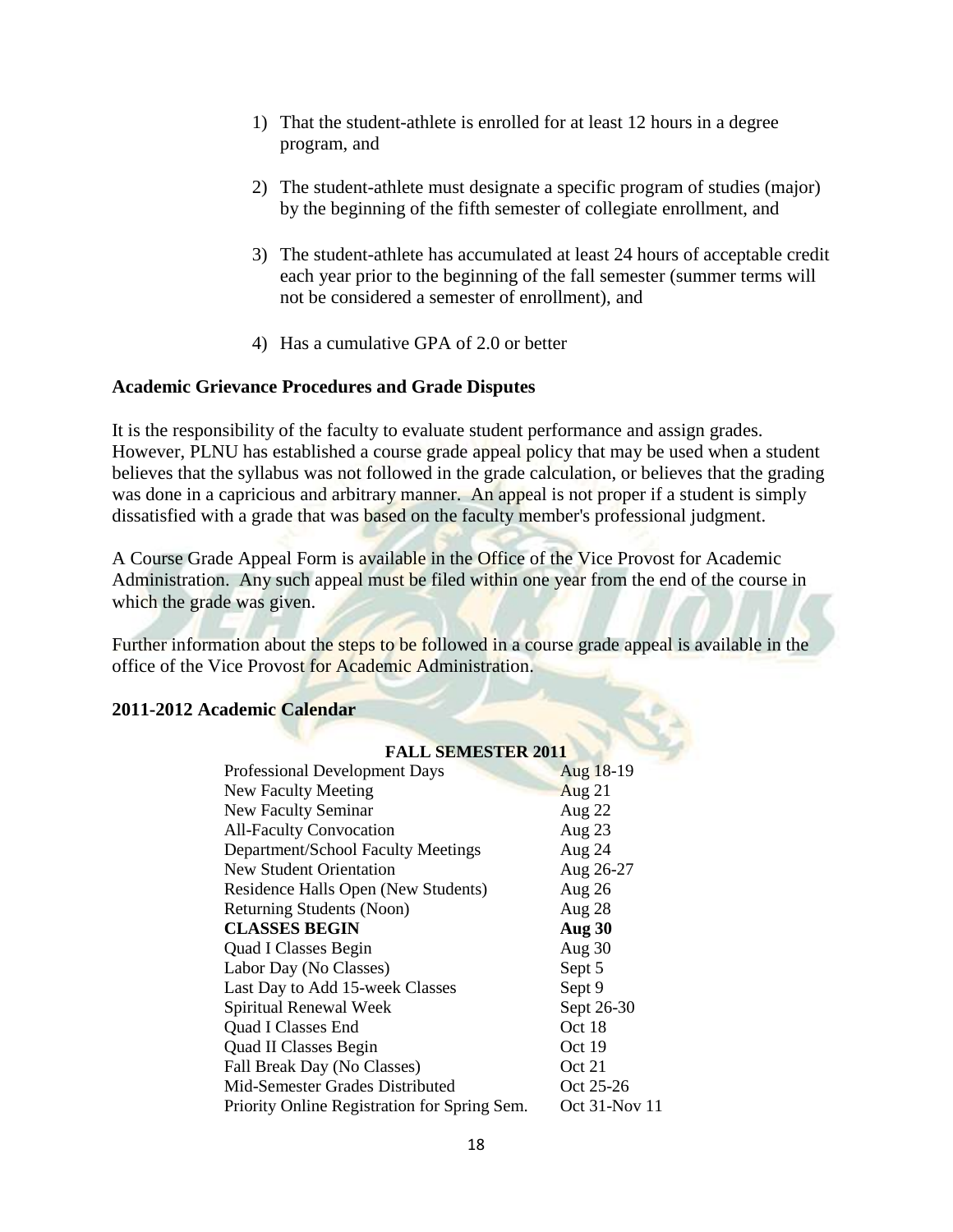| Last Day to Drop 15-Week Classes | Nov $4$   |
|----------------------------------|-----------|
| Board of Trustees Fall Meeting   | Nov 17-18 |
| Alumni Homecoming                | Nov 17-19 |
| Thanksgiving Recess (No Classes) | Nov 23-25 |
|                                  |           |
| <b>CLASSES END</b>               | Dec 9     |
| <b>Final Examinations</b>        | Dec 12-16 |
| Residence Halls Close (Noon)     | Dec 17    |

#### **SPRING SEMESTER 2012**

|  | Residence Halls Open (Noon)                                                 | Jan 8             |
|--|-----------------------------------------------------------------------------|-------------------|
|  | <b>New Student Orientation</b>                                              | Jan 9             |
|  | <b>CLASSES BEGIN</b>                                                        | Jan 10            |
|  | Quad I Classes Begin                                                        | Jan $10$          |
|  | Martin Luther King Jr. Day (No Classes)                                     | Jan 16            |
|  | Last Day to Add 15-Week Classes                                             | Jan 20            |
|  | Spiritual Renewal Week                                                      | Jan 30-Feb 3      |
|  | Last Day to Apply for May Graduation                                        | Feb 10            |
|  | Quad I Classes End                                                          | Feb 28            |
|  | <b>Quad II Classes Begin</b>                                                | Feb 29            |
|  | <b>Board of Trustees Spring Meeting</b>                                     | Mar $1-2$         |
|  | Residence Halls Close (Noon)                                                | Mar <sub>3</sub>  |
|  | Spring Break Week (No Classes)                                              | <b>Mar 5-9</b>    |
|  | Residence Halls Open (Noon)                                                 | Mar <sub>11</sub> |
|  | Mid-Semester Grades Distributed                                             | Mar 13-14         |
|  | Last Day to Drop 15-Week Classes                                            | Mar 23            |
|  | <b>Priority Online Registration for Summer</b>                              |                   |
|  | Sessions/Fall Semester 2012                                                 | Apr 2-13          |
|  | Easter Recess (No Classes)                                                  | Apr 5-9           |
|  | <b>CLASSES END</b>                                                          | <b>Apr 27</b>     |
|  | <b>Final Examinations</b>                                                   | Apr 30-May 4      |
|  | Graduate Convocation (10:00 a.m.)                                           | May 5             |
|  | <b>Undergraduate Convocation</b>                                            | May 5             |
|  | College of Arts and Sciences; School of Education; School of Nursing (1:00) |                   |
|  | $p.m.$ )                                                                    |                   |
|  | College of Social Sciences and Professional Studies (4:00 p.m.)             |                   |
|  | Residence Halls Close (3:00 p.m.)                                           | May 6             |
|  | <b>Final Grades Deadline</b>                                                | May 18            |
|  |                                                                             |                   |

### **Academic Advising and Resources**

Located in Bond Academic Center, the Advising Office is the point of contact for personal assistance in a variety of areas, including: declaring or changing an academic major, minor, and concentration; identifying your faculty advisor; planning your schedule, developing strategies for selecting classes, completing transfer course work at your local community college; online web registration; and more.

*To make an appointment with an academic advisor call 619-849-3333.*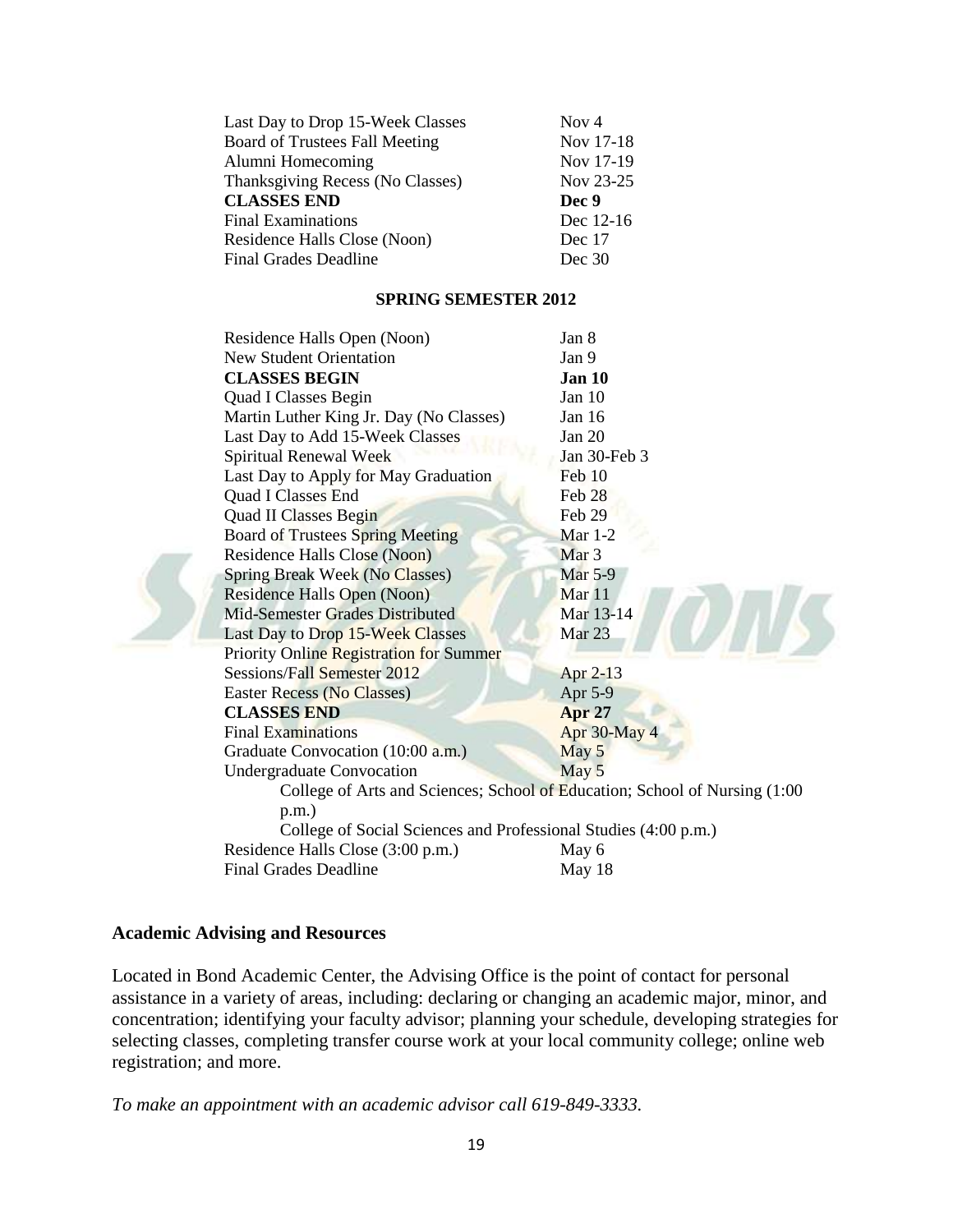# Disability Resource Center (DRC)

The Disability Resource Center is the point of contact for individuals with physical / learning / psychological disabilities. The DRC ensures compliance with federal regulations for access and accommodation for undergraduate students with disabilities to all curricular and co-curricular opportunities offered by the university through collaboration with faculty and staff.

# Tutorial Services

The PLNU Tutorial Center offers free peer tutoring, review sessions, paper editing, study strategies, organization skills and more, for over 100 undergraduate subjects.

# Academic Support Center Staff Contacts

Kimberly J. Bogan, Psy.D. Director Academic Advising & Support Activities LEAP Program Co-Facilitator Undeclared Student Academic Advisor kimbogan@pointloma.edu

Patricia L. Curley, MA, Ed.S. Director Disability Resource Center Tutorial Center Services patcurley@pointloma.edu

Debbie Hickman Academic Support Assistant debbiehickman@pointloma.edu

# **Health, Wellness and Services**

# **PLNU Sports Medicine**

# Description and Purpose of the Athletic Training Staff

The objectives of the Athletic Training Clinic are to provide the highest level of service to the student-athletes at Point Loma Nazarene University. This includes the prevention, care, and rehabilitation of athletic injuries as well as helping to direct the nutritional, physiological, and psychological needs of the student-athlete. It is the duty of the athletic training staff and the faculty to serve the student athletes in a Christ-like manner. The care that the Athletic Training Staff provides will be delivered with objectivity and a conscientious blend of concern for the healing of the athlete's body, mind and spirit. The staff and faculty of the Athletic Training Clinic will strive to bring the most advanced and up-to-date knowledge from the scientific realm of sports medicine and put it into practice with the PLNU athletes.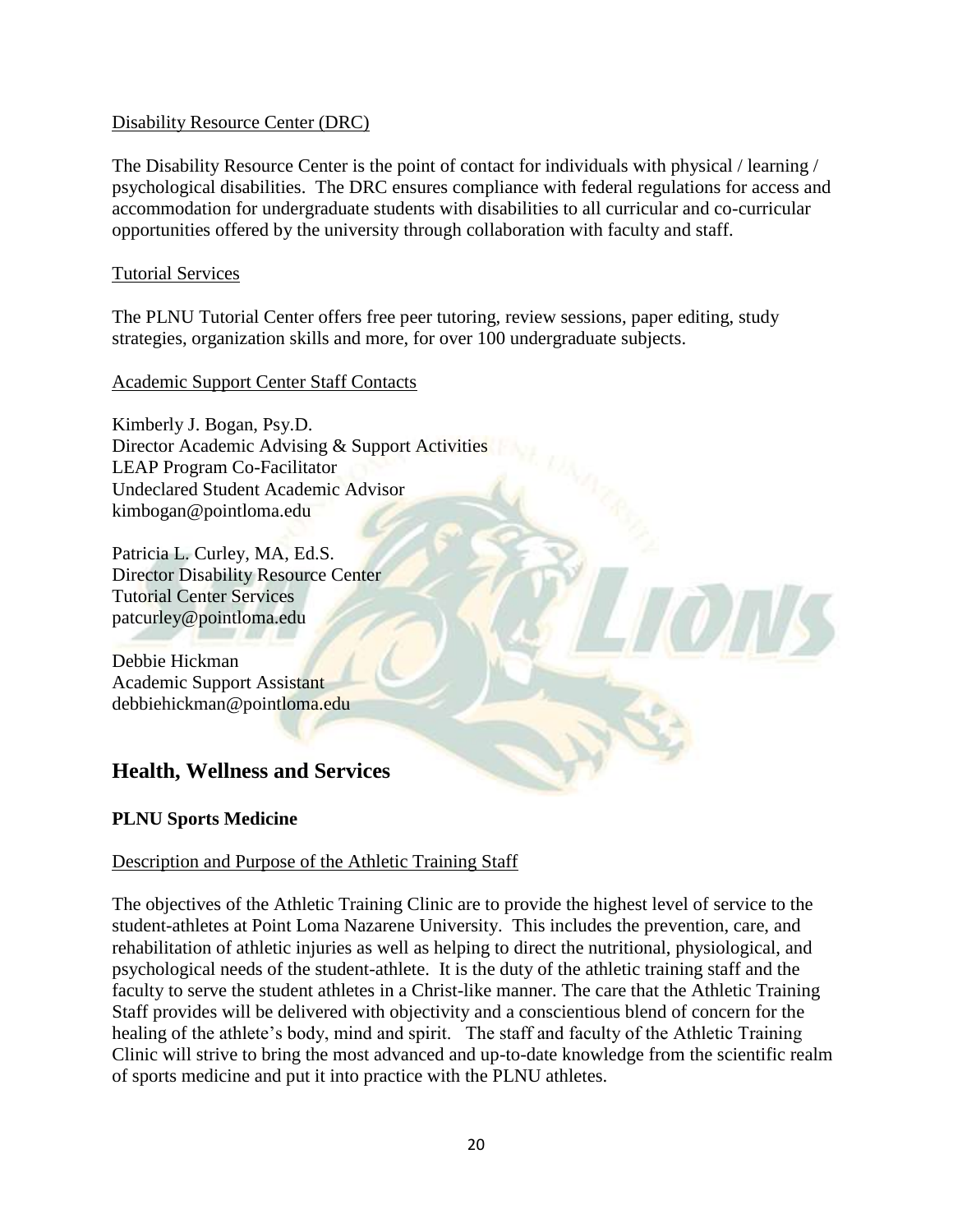The Athletic Training Staff and the Athletic Training Students seek to follow and to model the mission of Point Loma Nazarene University and the National Athletic Trainers' Association.

# **General Hours**

The Athletic Training Clinic will be open as follows:

Monday - Friday 12:30 pm – 7:00pm (or 30 minutes after the last practice ends)

Saturday

The Athletic Training Clinic is open only if given advanced warning (1 week notice) for practice. Game Coverage: The Athletic Training Clinic is closed for general treatments.

# \* **Early morning practices only by exception when all other options have been exhausted**

# **Office of Strengths and Vocation**

Student-athletes can find help with career development through the Offices of Strengths and Vocation.

The Offices of Strengths and Vocation's Mission Statement is to facilitate opportunities for the Point Loma Nazarene University community to build relationships for employment, internships, mentoring, and networking experiences with the external professional community.

The Office of Strengths and Vocation is located on the third floor of the Ryan Learning Center in Suite 306. The OSV is open Monday - Friday from 8:00 a.m. to 4:30 p.m.

OSV services include: Strengths Coaching, Strengths campus wide co-curricular initiatives, Corporate and Business External Relations, Career Counseling Services, Student Employment, and Student Internships. They have a wide variety of resources available to PLNU students including: career and strengths counseling, resume helps, student employment, internship opportunities, assessment testing, and events hosting experienced professionals for networking and training.

If you are interested in scheduling an appointment, please contact Debra Lively at [debralively@pointloma.edu](mailto:debralively@pointloma.edu) or (619) 849-2446.

# **Multicultural Affairs Center**

There are a wide range of programs and opportunities specifically designed for students at PLNU in support of diversity. These programs are sponsored by the [Multicultural and International](http://www.pointloma.edu/experience/community/student-life/diversity-and-multicultural/multicultural-and-international-student-services)  [Student Services](http://www.pointloma.edu/experience/community/student-life/diversity-and-multicultural/multicultural-and-international-student-services) office in Student Development, the main program being MOSAIC.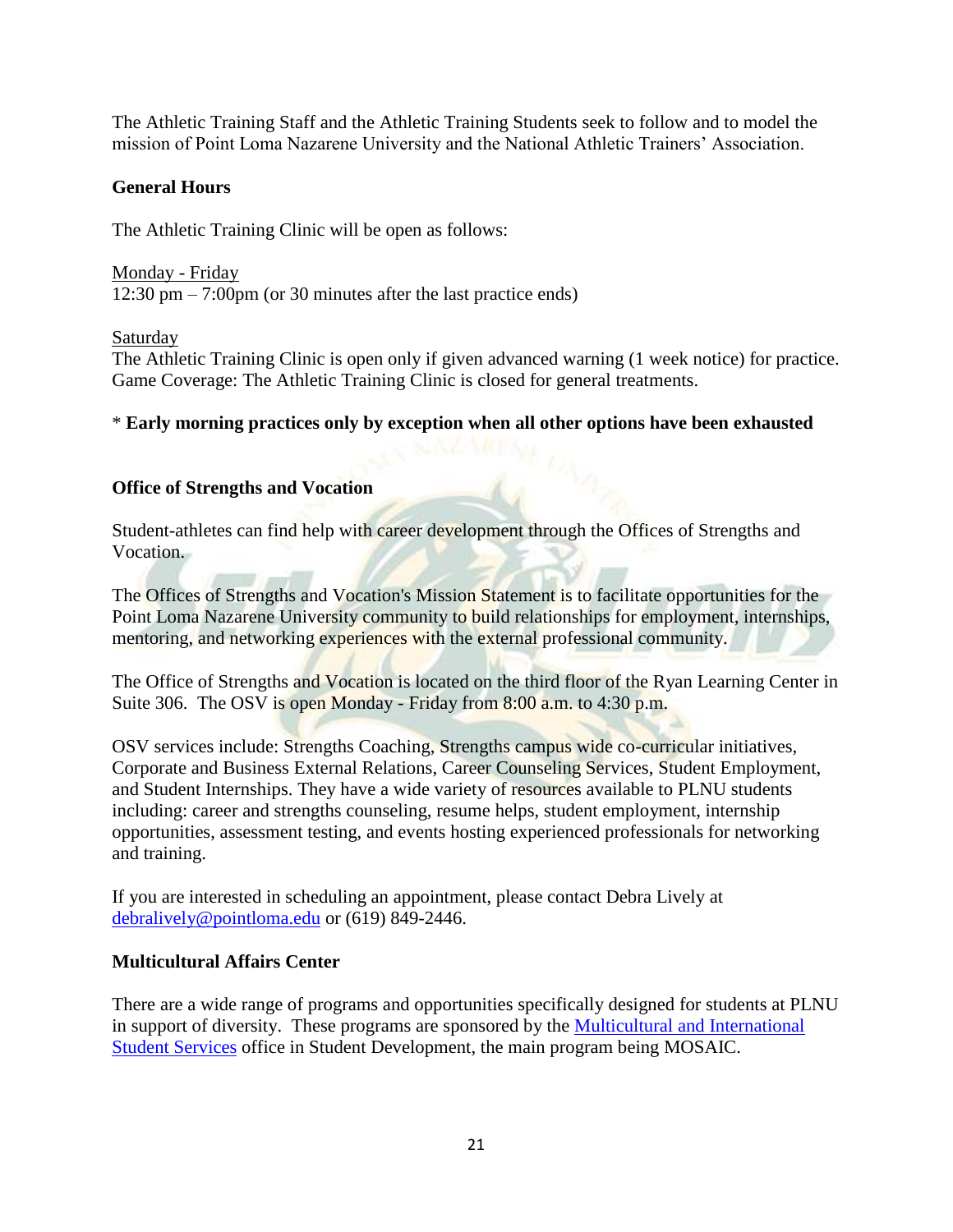MOSAIC (**M**ulticultural **O**pportunities for **S**tudents **A**ctivity **I**nvolved in **C**ommunity) is the home to 8 multicultural student organizations on campus. Clubs and organizations including ALAS, ASU, BSU, Hui O'Hawai'i, International Club, Mu Kappa, VIP Gospel Choir and Team Barnabas.

All members of the MOSAIC organization(s) are the heart of the Office of Multicultural and International Student Services. As we work, partner and collaborate together, our desire is to model what it means to live an inclusive multicultural community-that embraces all those different backgrounds. MOSAIC intentionally seeks to deliver a cross-cultural, intercultural and multicultural educational component in all of our programming, in order to create engagement across cultures.

For more information contact:

Lilia Davis Director, Multicultural and International Student Services E-mail: [liliadavis@pointloma.edu](mailto:liliadavis@pointloma.edu) T: (619) 849-2524 F: (619) 849-7069 Office: Bond Academic Support Center, 142

# **Benefits, Awards and Recognition**

# **Complimentary Admissions**

PLNU may provide four complimentary tickets per home contest to a student athlete in the sport in which the individual participates (either practices or competes) regardless of whether the student-athlete competes in the contest. For NCAA Championships, an institution may provide each student athlete who participates in or is a member of the team participating in an NCAA Championship with six complimentary admissions to all contests at the site at which the student or team participates. *Note: Conference policy may dictate that no complimentary admissions are available for away contests.*

The following are prohibited:

- 1. Receiving payment from any source for his or her complimentary admissions and may not exchange or assign them for any item of value. Receipt of payment for these complimentary admissions by such designated individuals is considered an extra benefit.
- 2. Special arrangements to sell student athlete tickets (tickets shall be available for purchase by student athletes according to the same purchasing procedure used for other students.)
- 3. A student athlete may not purchase tickets for an athletic contest from the institution and then sell the tickets at a price greater than their face value.

# **Extra Benefits**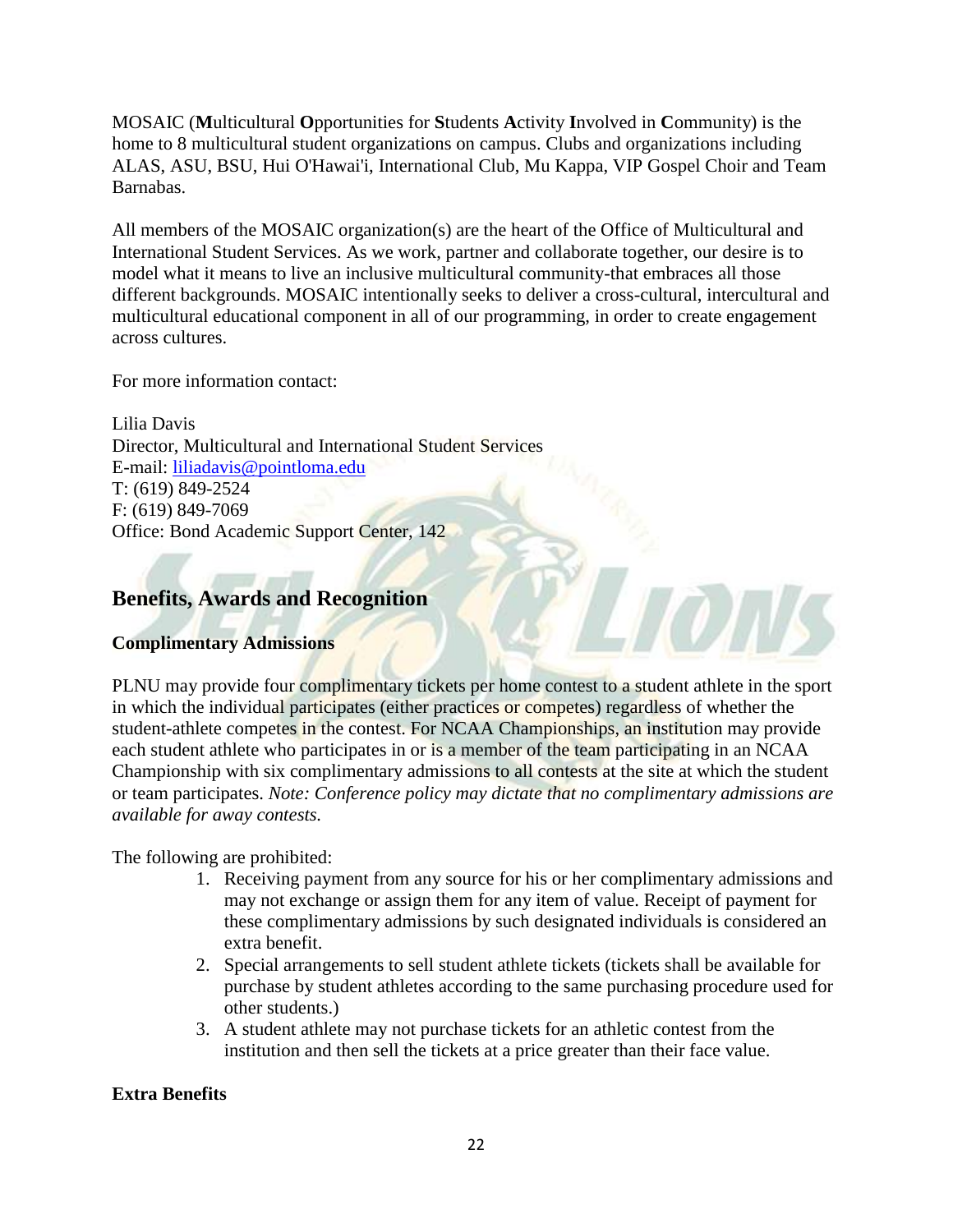The definition of an extra benefit is any special arrangement by an institutional employee or a representative of the institution's athletics interests to provide a student-athlete or the studentathlete's relative or friend a benefit not expressly authorized by NCAA legislation. Receipt of a benefit by a student-athlete or their relatives or friends is not a violation of NCAA legislation, if it is demonstrated that the same benefit is generally available to the institution's students or their relatives or friends or to a particular segment of the student body (i.e. foreign students, minority students) determined on a basis unrelated to athletics ability. [Bylaw 16.02.3]

Receipt by a student-athlete of an award, benefit or expense allowance not authorized by NCAA legislation renders the student-athlete ineligible for athletics competition in the sport for which the improper award, benefit or expense was received. If the student-athlete receives an extra benefit not authorized by NCAA legislation or an improper award of expense allowance in conjunction with competition that involves the use of overall athletics skill, the individual is ineligible in all sports [Bylaw 16.01.1].

Non-permissible awards or benefits include, but are not limited to;

- 1. Cash or equivalent;
- 2. Gift certificates;
- 3. Country club or sports-club memberships;
- 4. Use of vehicles or transportation provided for personal use or non-athletic related business;
- 5. Use of long distance telephone lines for non-course required issues;
- 6. Free typing or clerical services;
- 7. Gifts of clothing, equipment or jewelry;
- 8. Receipt of loans on deferred pay back or those not intended to be collected;
- 9. Unauthorized, excessive in-room movie rental, telephone use or other excessive or improper expenses on road trips; and
- 10. Use of golf courses for no fee.

# **Occasional Meals**

You are allowed to receive infrequent and occasional meals from an institutional staff member in the general vicinity of the university and that staff member may provide transportation to the meal.

You or your team may receive an occasional meal from a representative of athletic interest only at that representatives' home, not at a restaurant, although the meal may be catered. A representative of athletic interest is a booster or anyone not employed by PLNU.

# **Recruitment Involvement for Prospective Student Athletes**

You may write to prospects to encourage their enrollment at Point Loma Nazarene University, but it may not be done at the direction and/or the expense of the University. You may not telephone recruits but may accept telephone calls made at the prospect's expense during the recruit's senior year. You are also prohibited from making any statements to media members